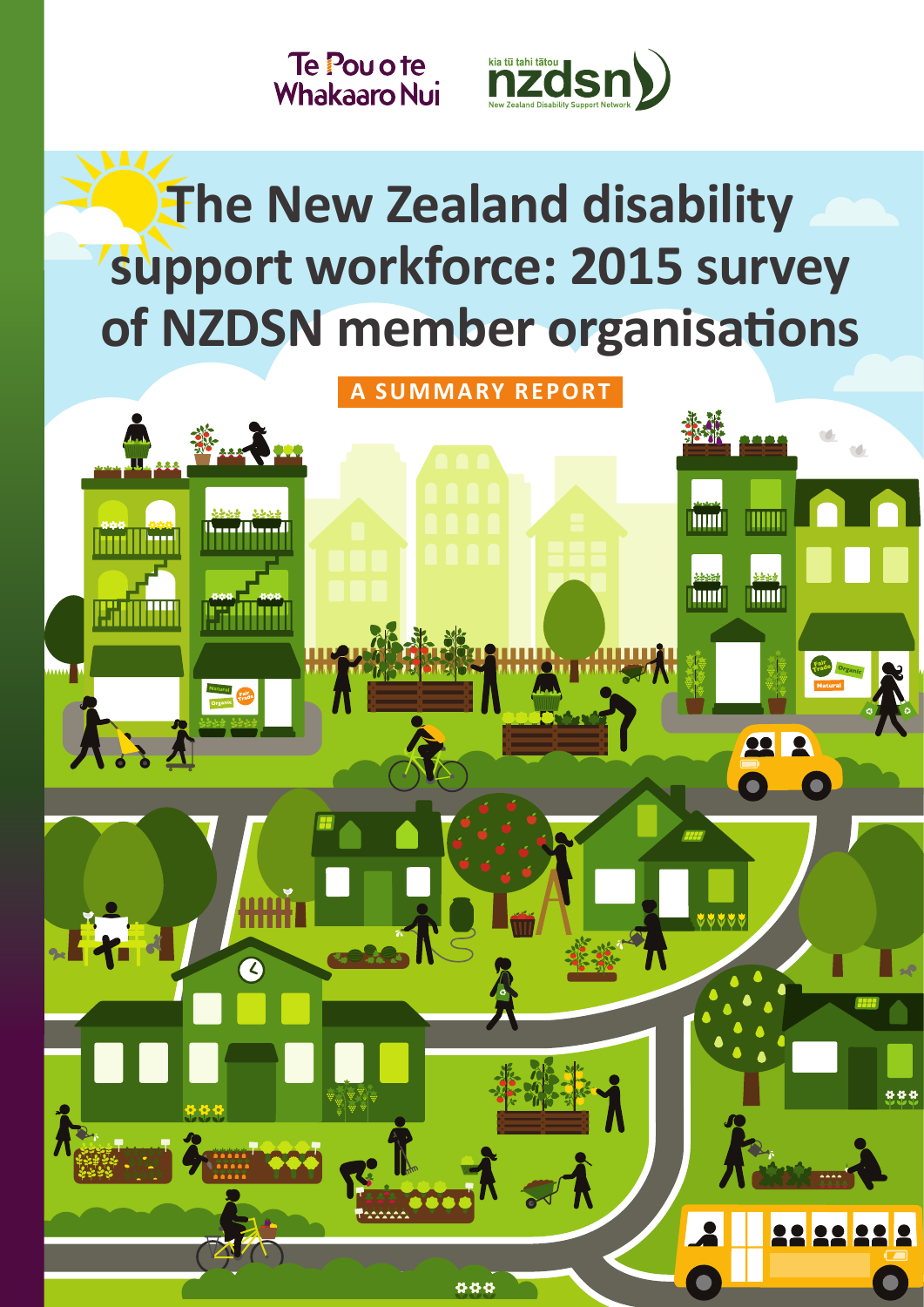Published in June 2016 by Te Pou o te Whakaaro Nui

PO Box 108-244, Symonds St, Auckland, New Zealand.

ISBN 978-0-908322-60-2 (print)

978-0-908322-61-9 (online)

Web [www.tepou.co.nz](http://www.tepou.co.nz) [www.nzdsn.org.nz](http://www.nzdsn.org.nz) Email [info@tepou.co.nz](mailto:info@tepou.co.nz) [info@nzdsn.org.nz](mailto:info@nzdsn.org.nz)

Recommended citation:

Te Pou o te Whakaaro Nui & NZDSN (New Zealand Disability Support Network). (2016). *The New Zealand disability support workforce: 2015 survey of NZDSN member organisations – A summary report.* Auckland: Te Pou o te Whakaaro Nui.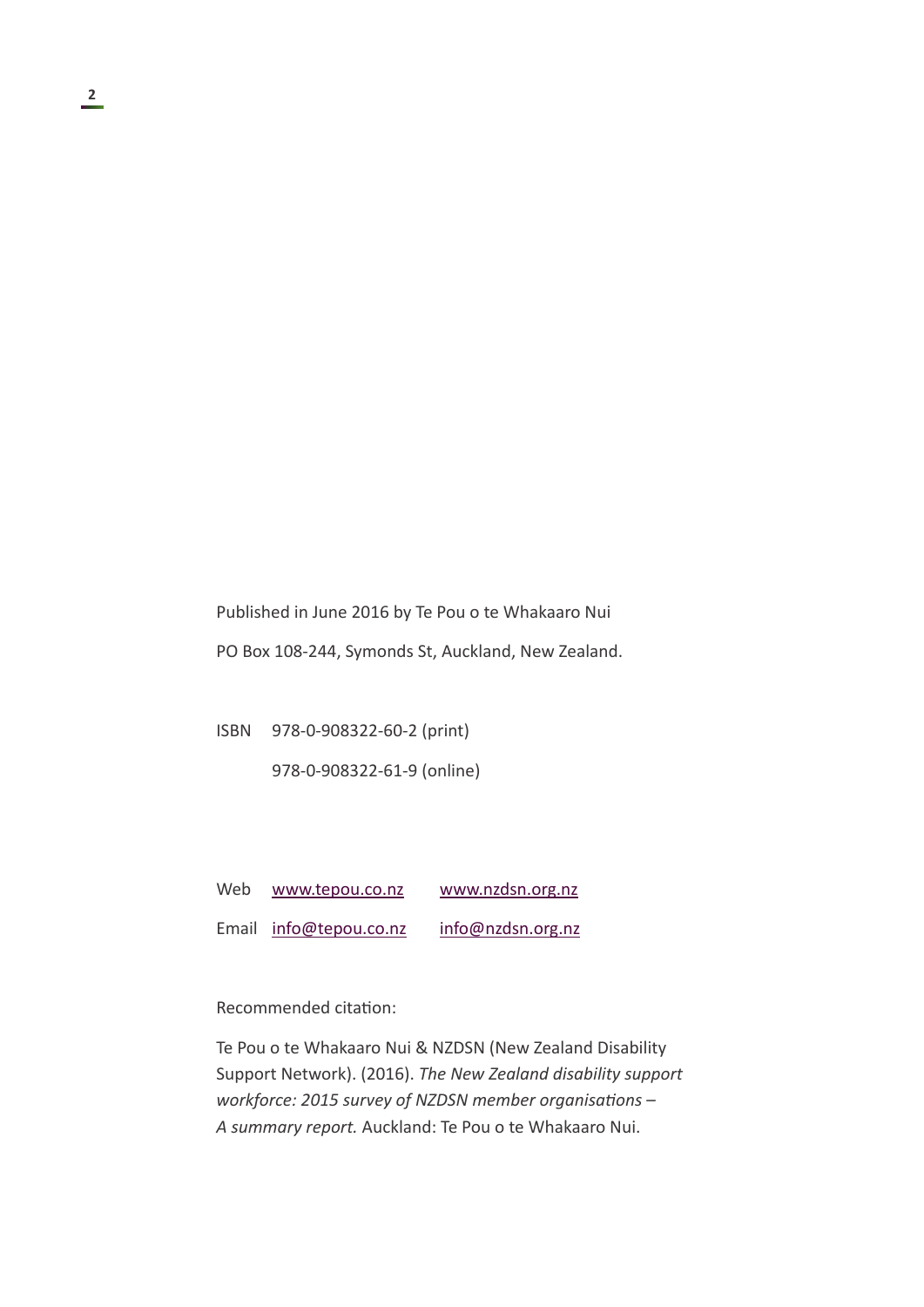## **Contents**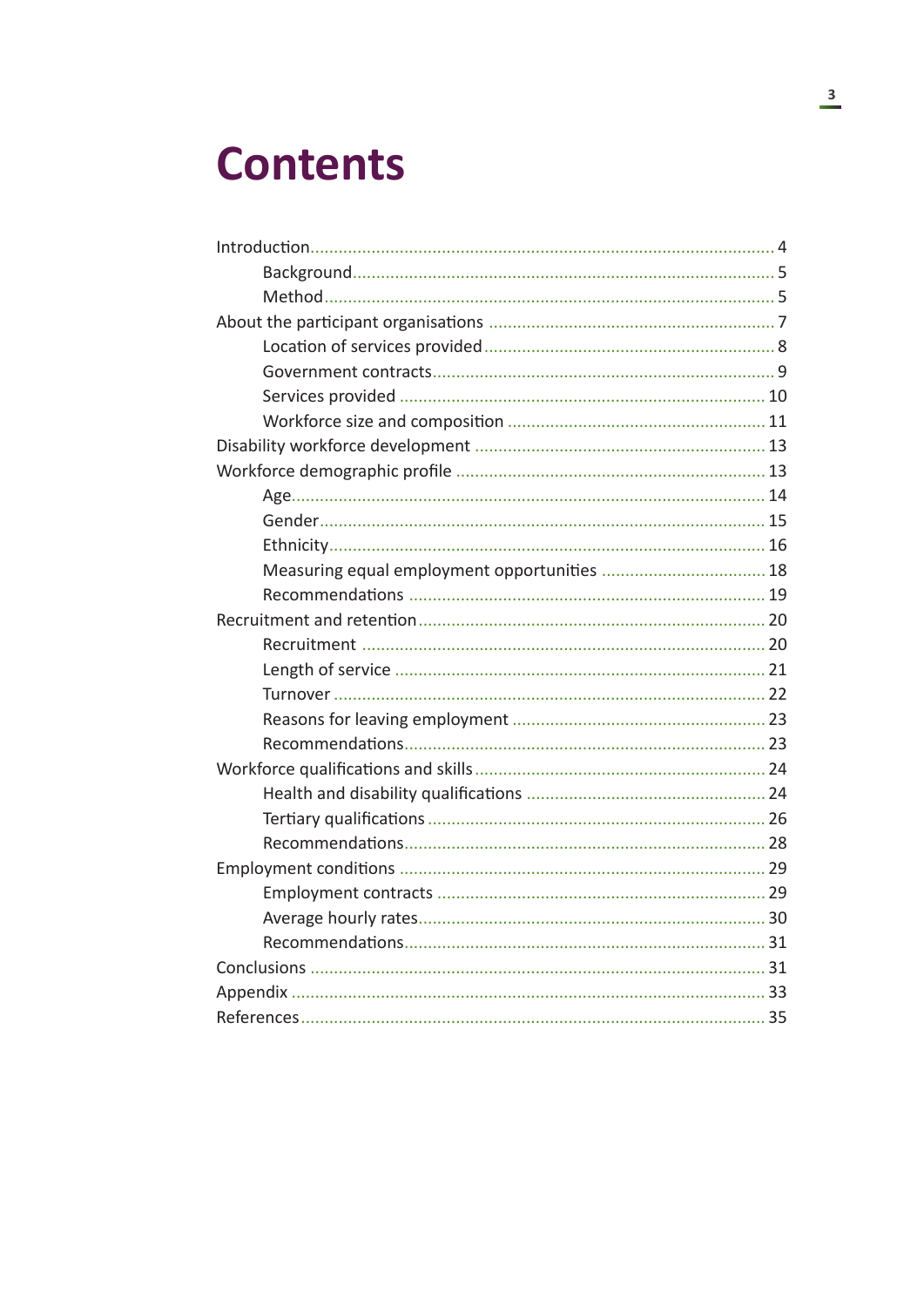## <span id="page-3-0"></span>**Introduction**

The guiding principles of the United Nations (2006) *Convention on the Rights of Persons with Disabilities* include the rights to respect, individual autonomy, social participation and inclusion, acceptance and equality of opportunity. For some of the 1.1 million people living with disability in New Zealand (Statistics New Zealand, 2013), access to quality disability support services is crucial for achieving the goals of the convention.

In New Zealand, the *Disability Action Plan 2014–2018: Update 2015* (Office for Disability Issues, 2015) aims to advance the implementation of the convention. One of its four priorities is the transformation of the disability support system for people who live with disabilities by increasing their participation in service design, and improving service choice and responsiveness.

Within disability support services, workforce planning and development will help to build the skilled and capable workforce needed to support such a transformation. *Let's Get Real: Real skills for people working in disability (Let's Get Real: Disability)*  (Te Pou o te Whakaaro Nui, 2014b), can support workforce development by providing tools to build the right knowledge, skills and attitudes in the workforce to undertake disability support work.

This summary report presents selected results from the 2015 New Zealand Disability Support Network (NZDSN) and Te Pou o te Whakaaro Nui (Te Pou) disability workforce survey of 123 NZDSN member organisations.<sup>1</sup> The report:

- provides a brief overview of the characteristics of participating organisations
- discusses key findings in relation to the *Disability Support Services: Workforce action plan, 2013–2016* (Ministry of Health, 2013) and the previous NZDSN survey (NZDSN, 2012), with comparisons made to other relevant information
- makes recommendations for future research and workforce development strategies.

<sup>1</sup> The full survey report titled *The New Zealand disability support workforce: 2015 survey of NZDSN member organisations* is available from the Te Pou website: [www.tepou.co.nz](http://www.tepou.co.nz) and the NZDSN website: [www.nzdsn.org.nz](http://www.nzdsn.org.nz).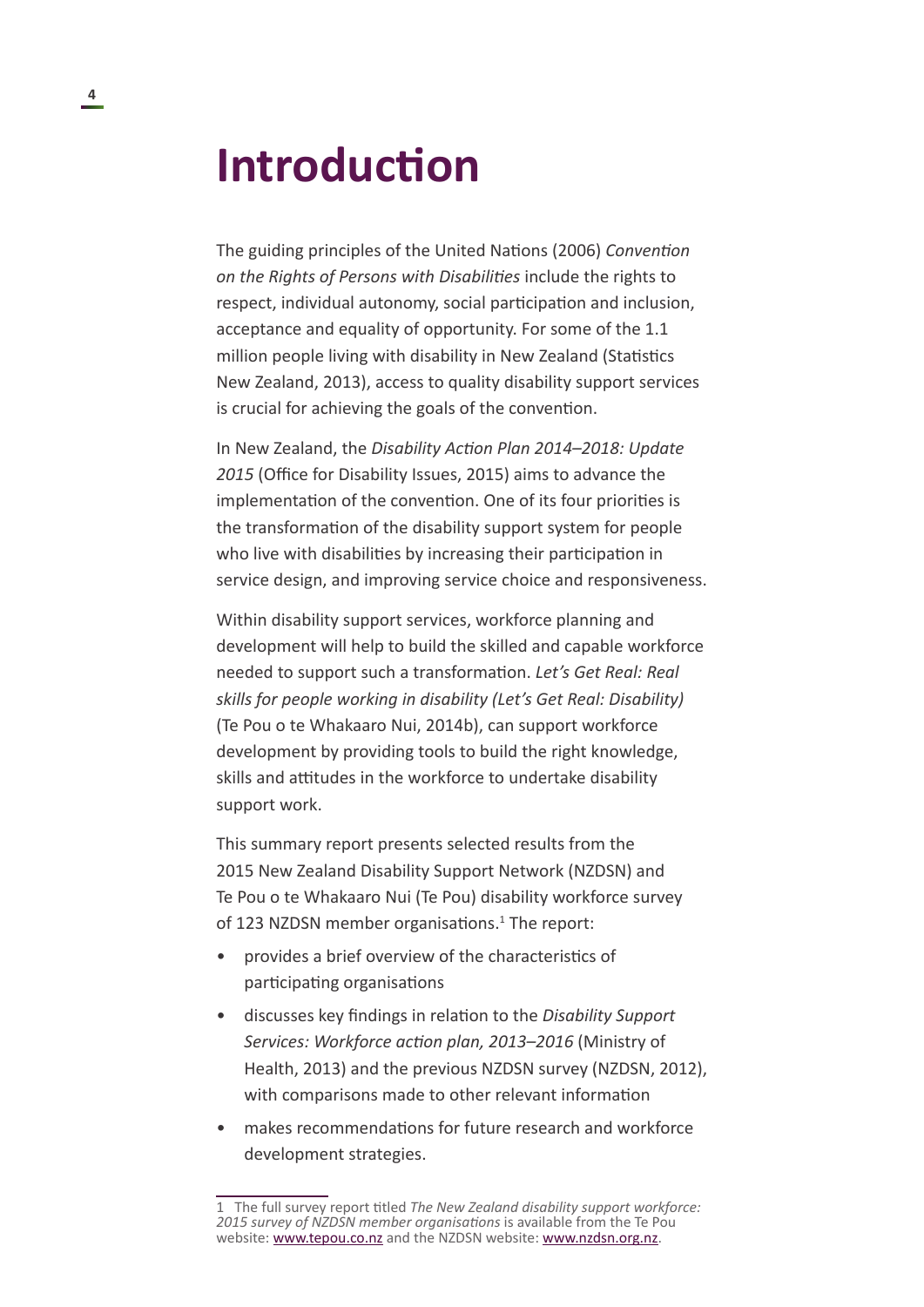#### <span id="page-4-0"></span>**Background**

Workforce development strategies aim to attract and retain the workforce needed to deliver services now and into the future. Such strategies will enable organisations to be responsive to the needs of consumers. Workforce development strategies are informed by workforce planning activities that use current workforce information, such as that provided by this survey, to identify current and future service needs (Te Pou, 2014a).

Disability workforce development occurs primarily in the context of community-based services, delivered by non-government organisations operating in a competitive funding environment. Government funding for disability support services is mainly provided by the Ministry of Health Disability Support Services (MOH DSS) and Ministry of Social Development (MSD).

The 123 NZDSN member organisations invited to participate in this survey were funded by the MOH DSS to provide supported living or residential services, or by the MSD to provide employment support and participation and inclusion services.

### **Method**

The survey was undertaken by NZDSN and Te Pou in partnership. It had two aims.

- 1. To provide workforce and wage information to support improving sector investment.
- 2. To provide updated information about the workforce to support future workforce planning and development.

Information was requested about workforce size, composition, demographic profile, wages and employment conditions, qualifications and training needs. The workforce in aged-care services, and in mental health and addiction services was excluded from the survey.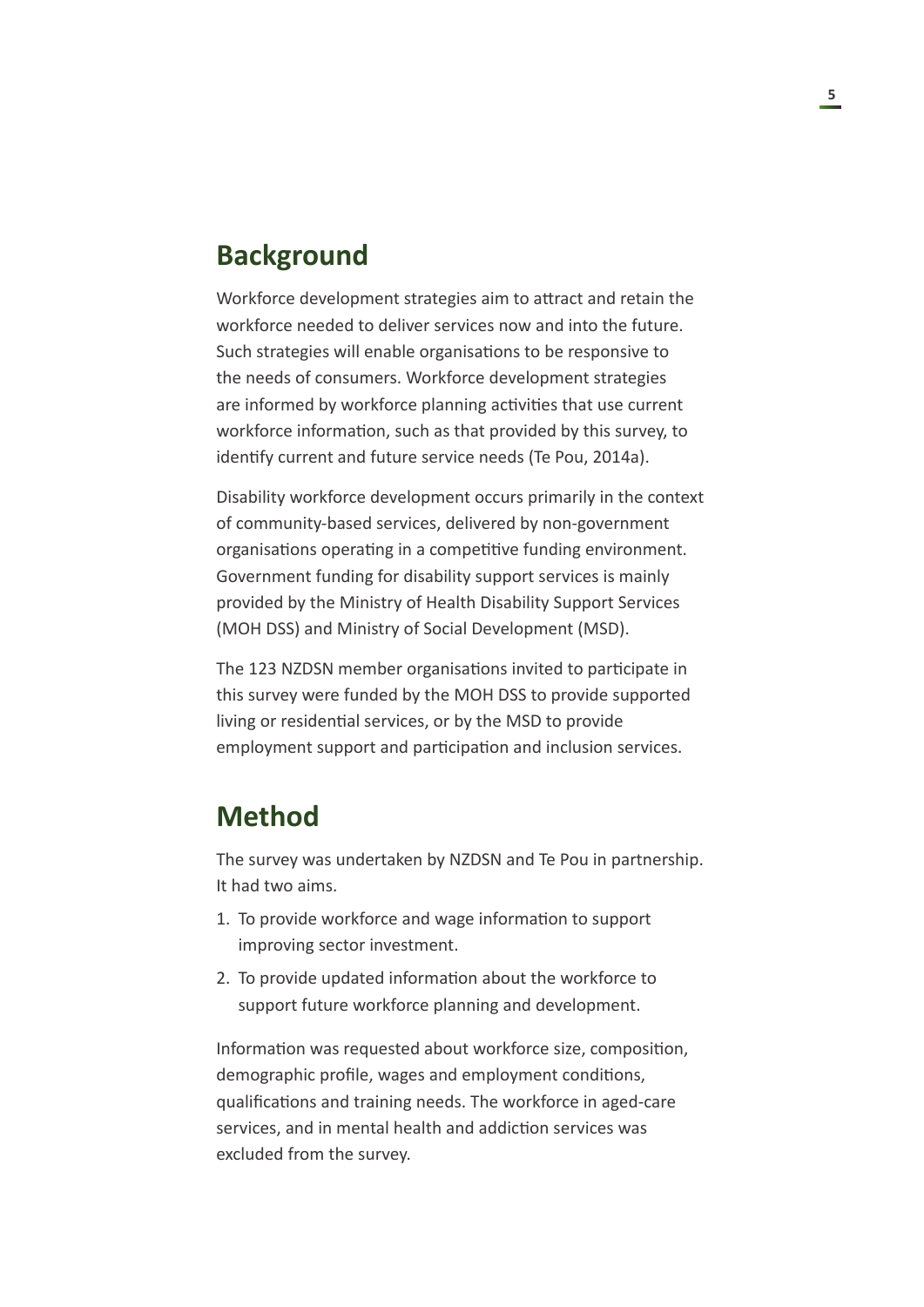<span id="page-5-0"></span>The survey was sent to 123 NZDSN member organisations, including 122 non-government organisations and one district health board during November 2015. Forty-seven organisations returned completed surveys (38 per cent response rate), including 46 non-government organisations and one district health board.<sup>2</sup>

Results were screened prior to analysis and analyses were undertaken using Excel. Only completed survey responses were analysed. Analyses were undertaken for most questions, where sufficient information was available.<sup>3</sup>

Full details of the analyses are described in the full survey report, *The New Zealand disability support workforce: 2015 survey of NZDSN member organisations*, available from the Te Pou website: [www.tepou.co.nz](http://www.tepou.co.nz) and the NZDSN website: [www.nzdsn.org.nz.](http://www.nzdsn.org.nz)

<sup>2</sup> A copy of the survey is available from the NZDSN website: [www.nzdsn.org.nz.](http://www.nzdsn.org.nz)

<sup>3</sup> Most survey items had a response rate greater than 80 per cent.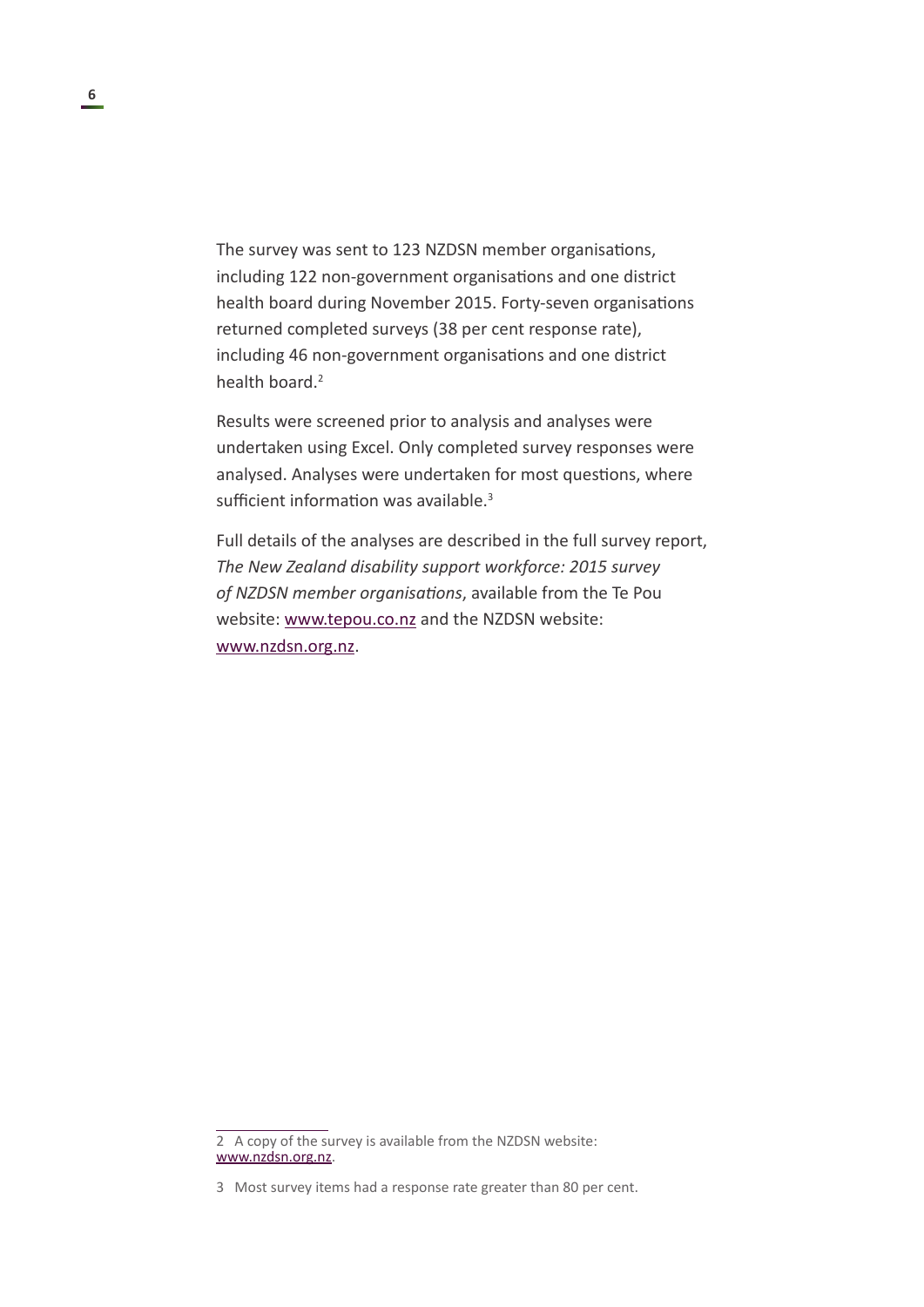# <span id="page-6-0"></span>**About the participant organisations**

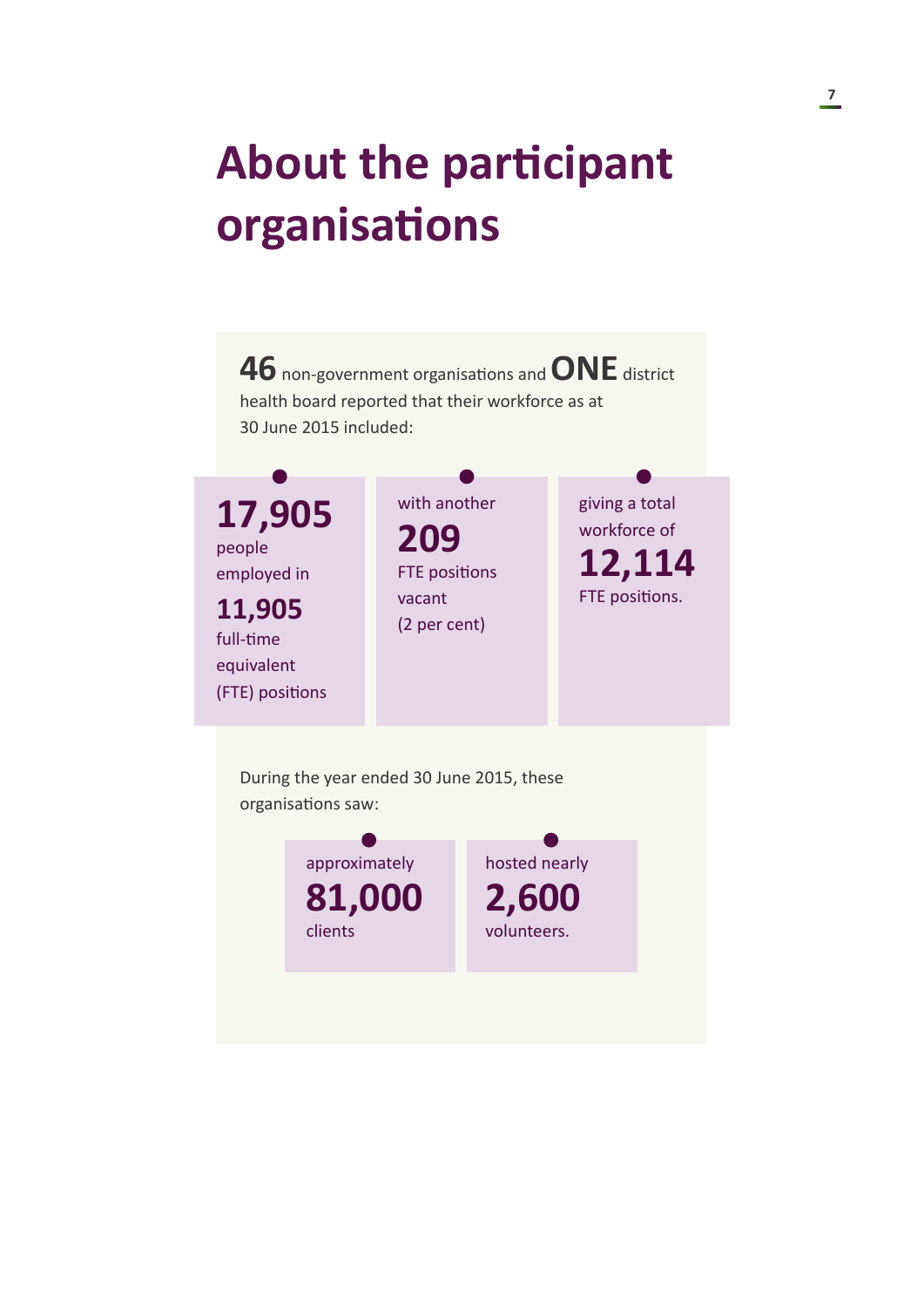## **Location of services provided**

The map shows the number of organisations delivering services by geographic area. Seven organisations delivered services nationwide; these are not included in the totals shown on the map.

#### **Location and Number of Organisations Reporting to the Survey**

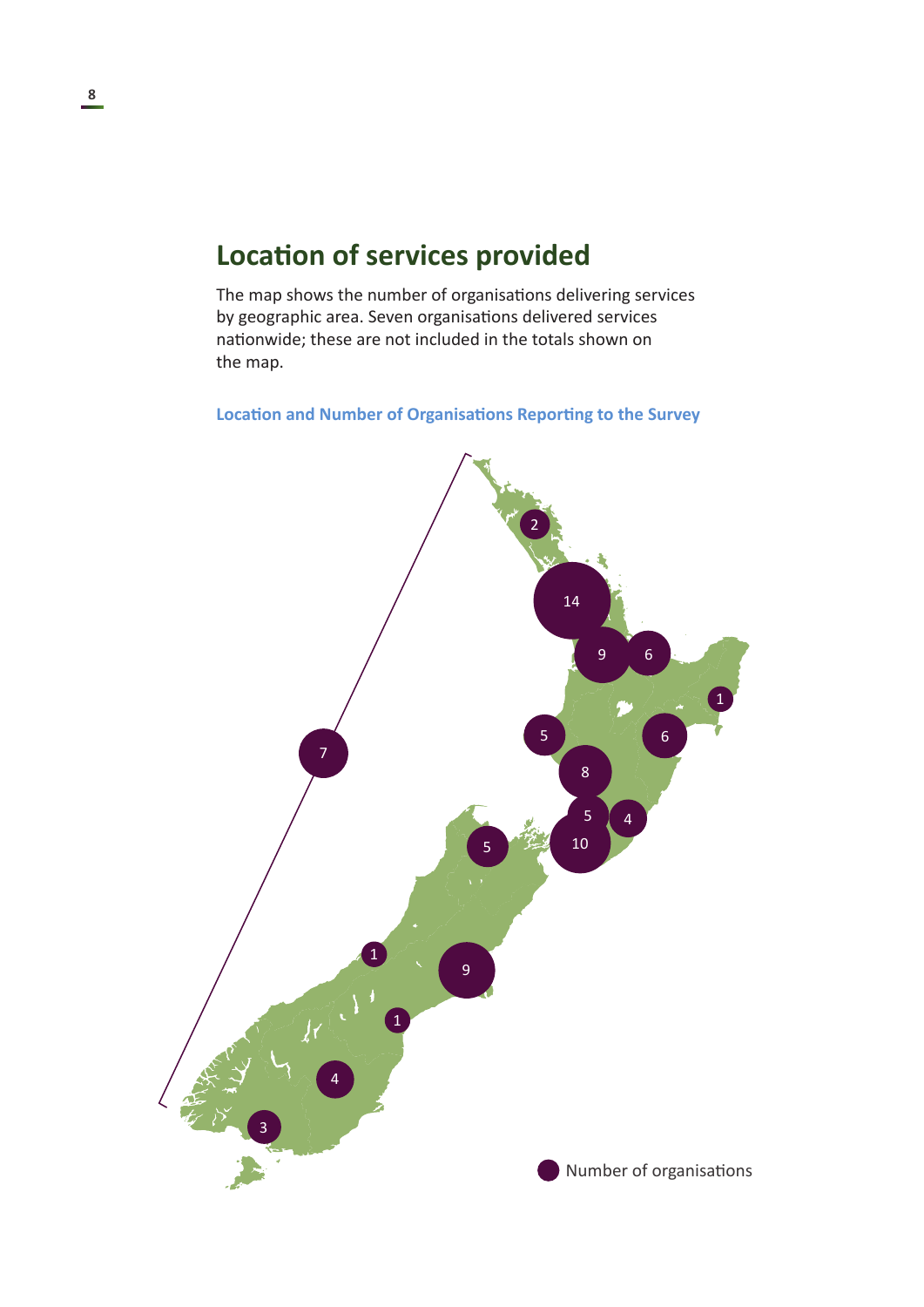#### <span id="page-8-0"></span>**Government contracts**

Most organisations were funded by the MOH DSS or the MSD, with over two-thirds (31) having income from both sources.

Half of the organisations funded by the MOH DSS received 80 per cent or more of their income from this source. These organisations provided disability support services,<sup>4</sup> as well as employment and participation services,<sup>5</sup> or personal planning services and Needs Assessment and Service Coordination (NASC) services.

In contrast, 15 per cent of all the organisations funded by the MSD received most of their income from this source. These organisations mostly provided only employment and participation services.

<sup>4</sup> Support services specified in the survey included residential, supported independent living, home and community support, respite care, and Regional Intellectual Disability Supported Accommodation Services (RIDSAS).

<sup>5</sup> Employment and participation services specified in the survey included community participation, supported employment and employment placement, business enterprises and vocational services.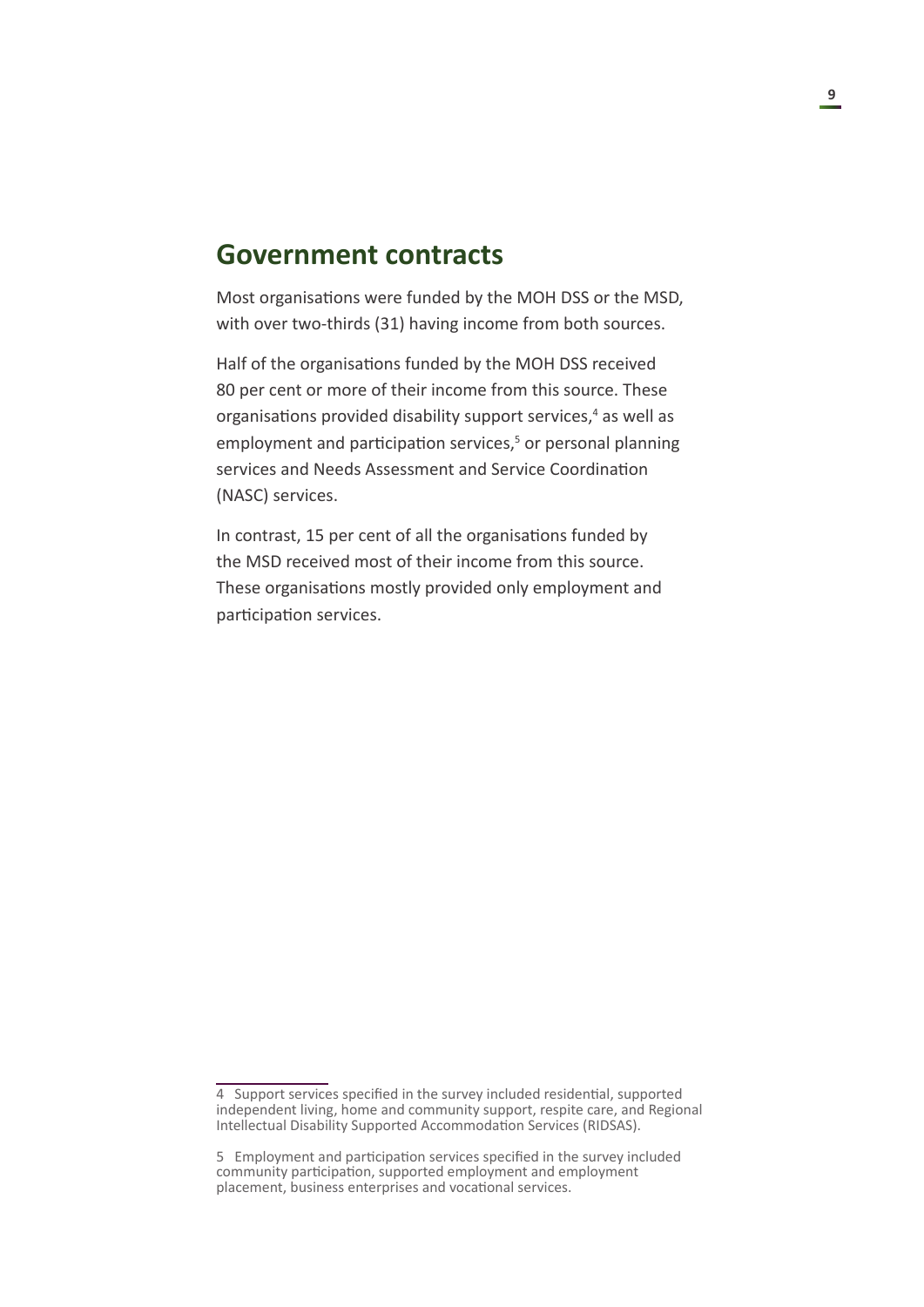## <span id="page-9-0"></span>**Services provided**

Most responding organisations provided either support services or employment and participation services, or a combination of the two groups.

#### **Reported Workforce by Services Delivered**

Organisations delivering a combination of support and employment services reported 87% of the workforce



Note: 'Employment' includes the employment and participation services described in footnote 5.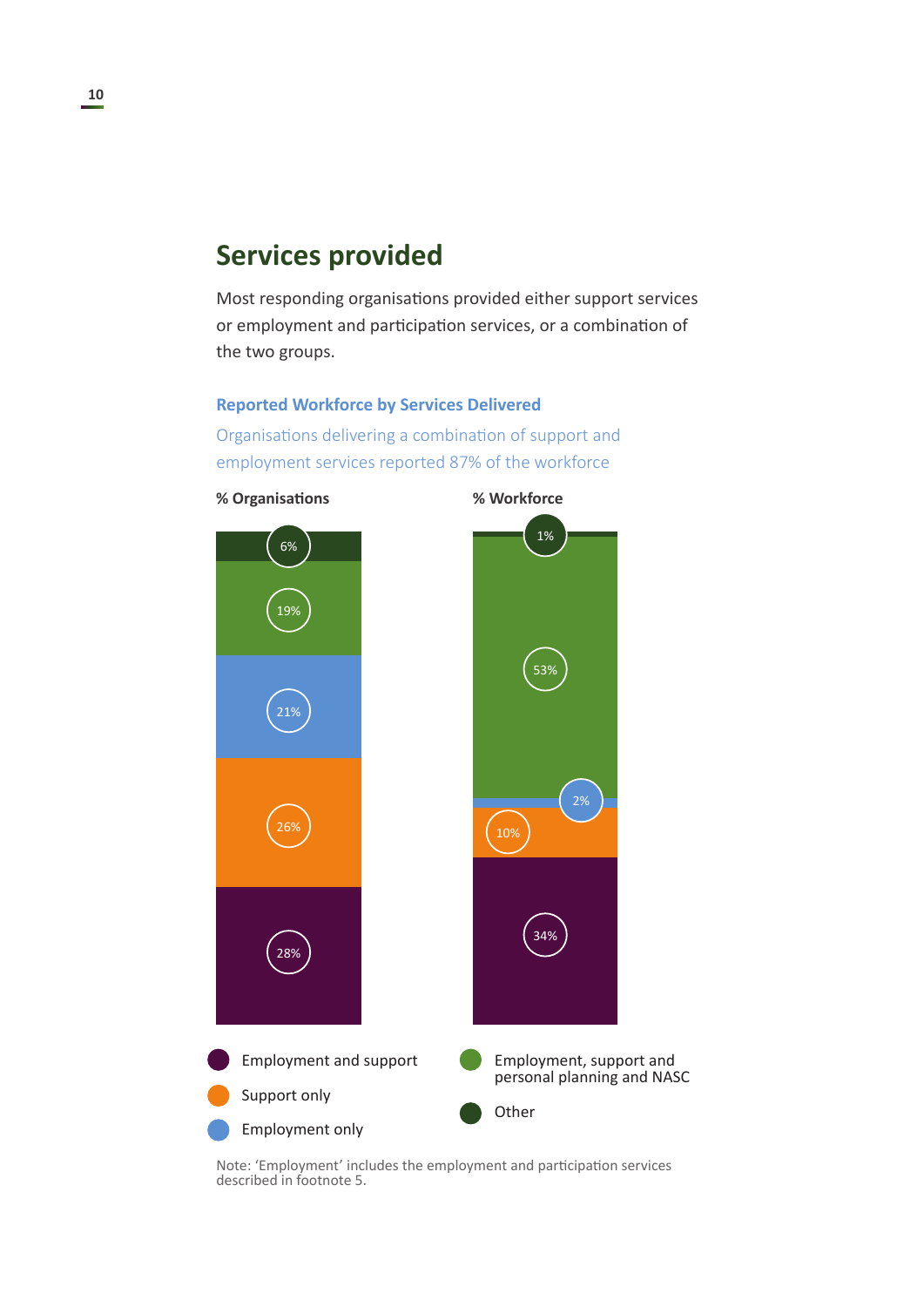#### <span id="page-10-0"></span>**Workforce size and composition**

The workforce reported to the survey included 17,905 people employed in 11,905 FTE positions, with another 209 FTE positions vacant as at 30 June 2015.

We estimate the total workforce employed by the 123 NZDSN member organisations invited to complete the survey was approximately 22,200 people in more than 15,380 FTE positions.

The size of the workforce in organisations varied. Five large organisations reported most of the FTE workforce, whereas a large number of smaller organisations reported less than 8 per cent of the workforce. A table in the Appendix shows the number of people and FTE positions by workforce groups.

#### **FTE Workforce by Organisation Size**



Five large organisations reported 72 per cent of the FTE workforce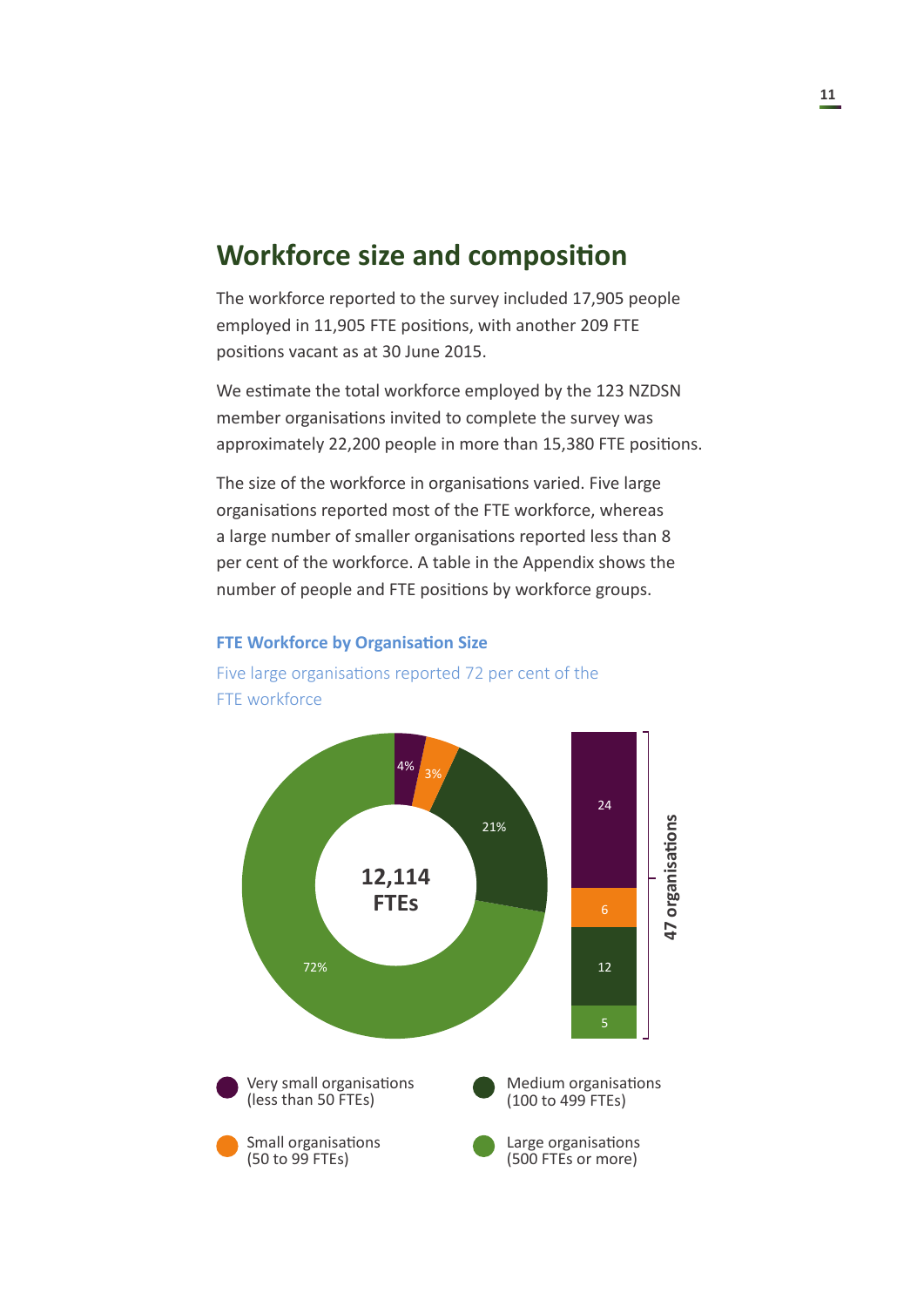Support workers, team leaders and managers made up nearly 90 per cent of the FTE workforce.

#### **Distribution of the Workforce by Workforce Groups**

Support worker roles comprised 4 out of 5 FTE positions in the workforce



Compared to the previous survey of NZDSN member organisations (NZDSN, 2012), the 2015 workforce had a greater proportion of team leader and registered and allied health practitioner roles (2 and 1 per cent respectively in 2012, compared to 5 and 2 per cent in 2015).

This difference may reflect that different types of organisations reported to the two surveys, with the 2015 survey being completed by more organisations delivering employment and participation services than in 2012.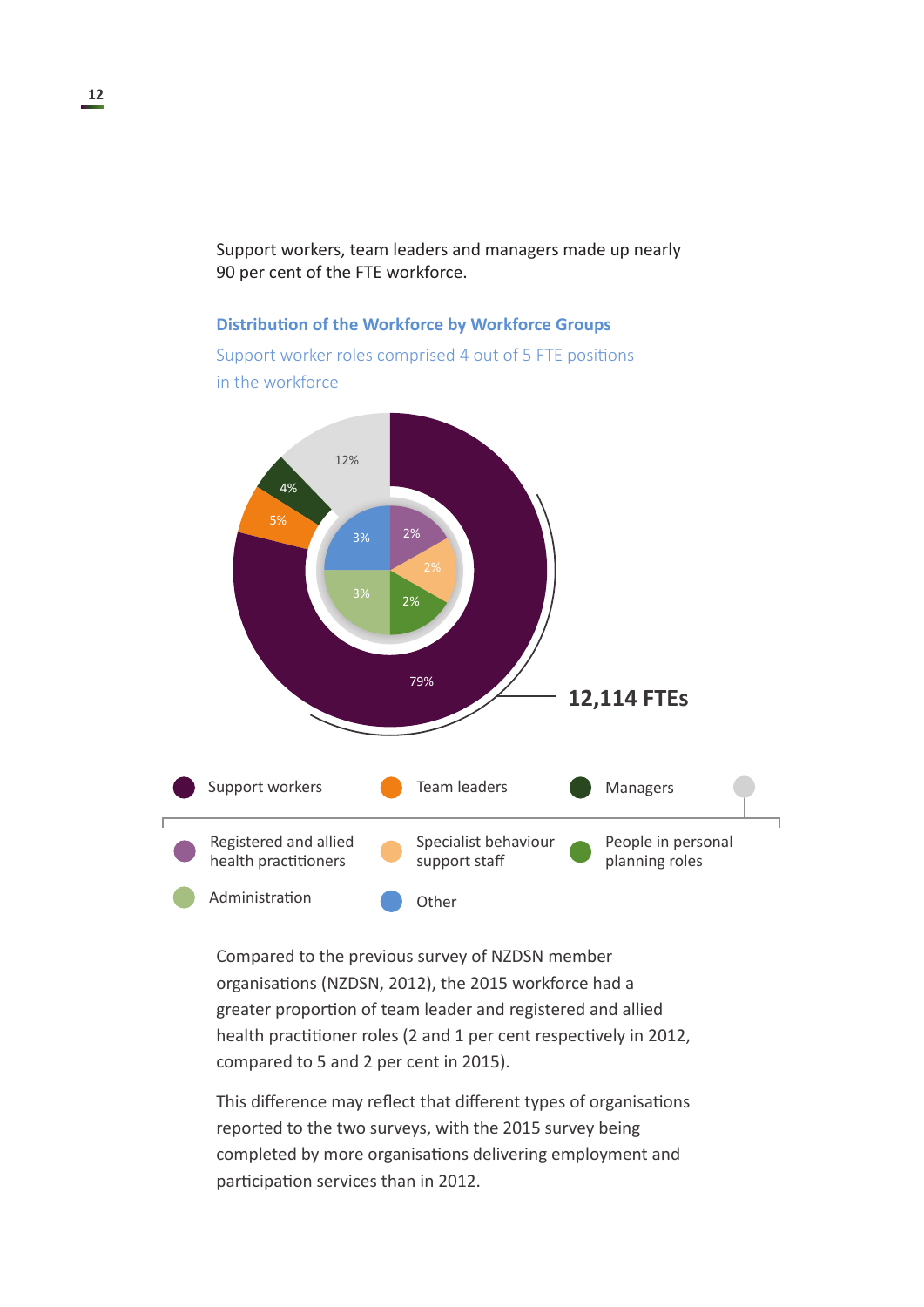# <span id="page-12-0"></span>**Disability workforce development**

A number of previous workforce surveys (Public Service Association & NZDSN, 2012) and the *Disability Support Services: Workforce action plan, 2013–2016* (Ministry of Health, 2013) identified the following priorities for disability workforce development.

- Improving diversity in the workforce demographic profile.
- Addressing recruitment and retention issues.
- Increasing the qualifications within most of the workforce to at least a level two or three health and disability certificate, and increasing workforce skills in specialist areas.
- Addressing ongoing issues with pay and working conditions.

The following sections describe the 2015 NZDSN and Te Pou survey results relating to these priorities, and compares them with the previous 2012 NZDSN survey and other relevant information. Each section concludes with recommendations for future research and workforce development strategies.

# **Workforce demographic profile**

Understanding the current demographic profile will support decisions about the future direction and focus of workforce development strategies. Results presented here focus on:

- workforce age, gender and ethnicity
- measuring equal employment opportunities in the workforce for people who live with disabilities.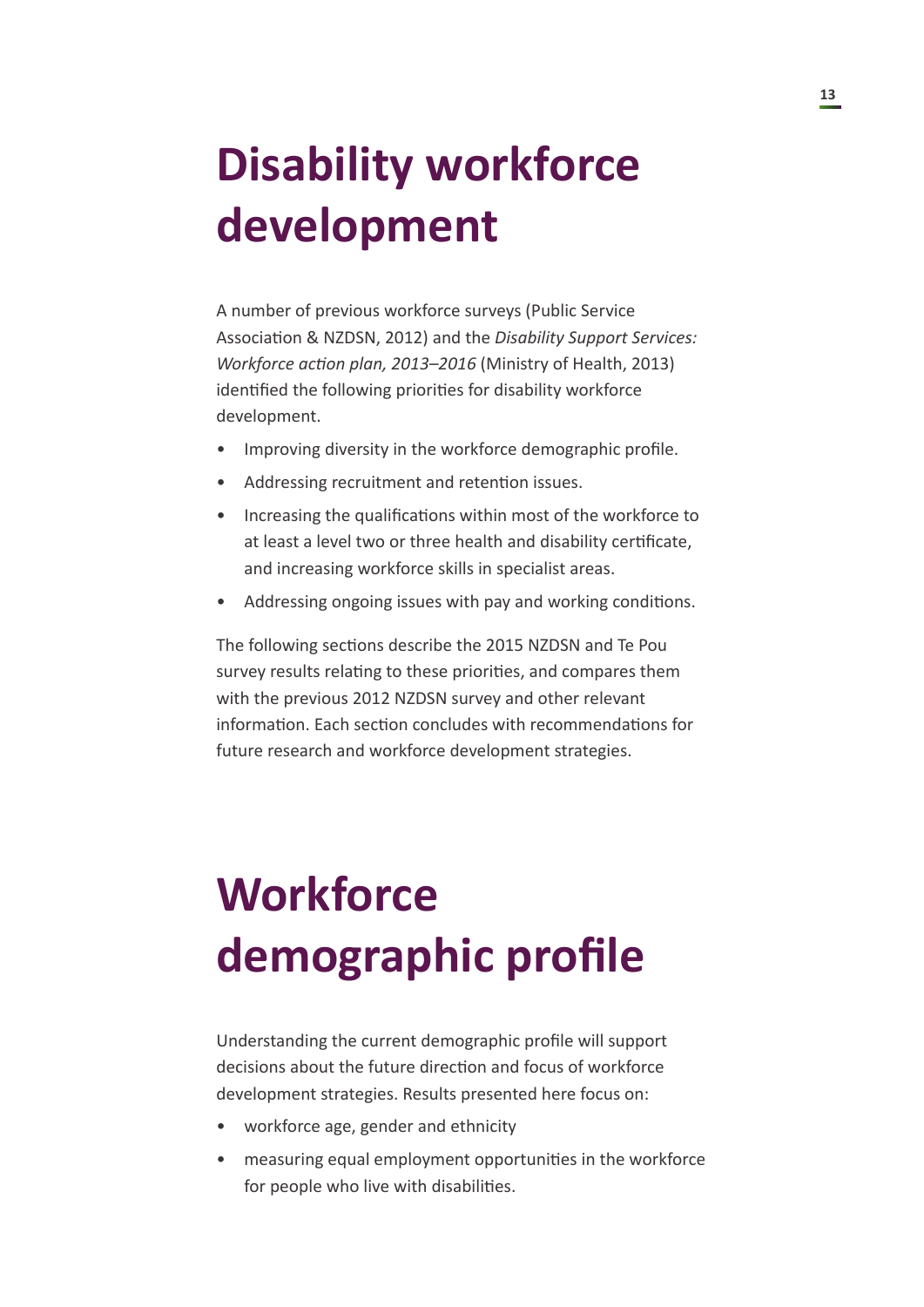#### <span id="page-13-0"></span>**Age**

Like many other countries, workforce development in New Zealand needs a plan for an aging workforce. The survey found the median employee age range was 45 to 54 years, which is consistent with the findings of the 2012 NZDSN survey. However, over the next 10 years, up to one-third of employees in most workforce groups will be aged 65 years or older.

#### **Workforce Groups with a High Proportion of People Aged Over 55 Years**

In 10 years' time, one in three support workers will exceed 65 years old



There is an urgent need for workforce development strategies to grow and retain the younger workforce, particularly those aged under 45 years who currently comprise at least one-third (33 to 41 per cent) of the workforce. In addition, it may be helpful to explore ways to retain access to the skills and knowledge of the mature workforce into their 60s and beyond.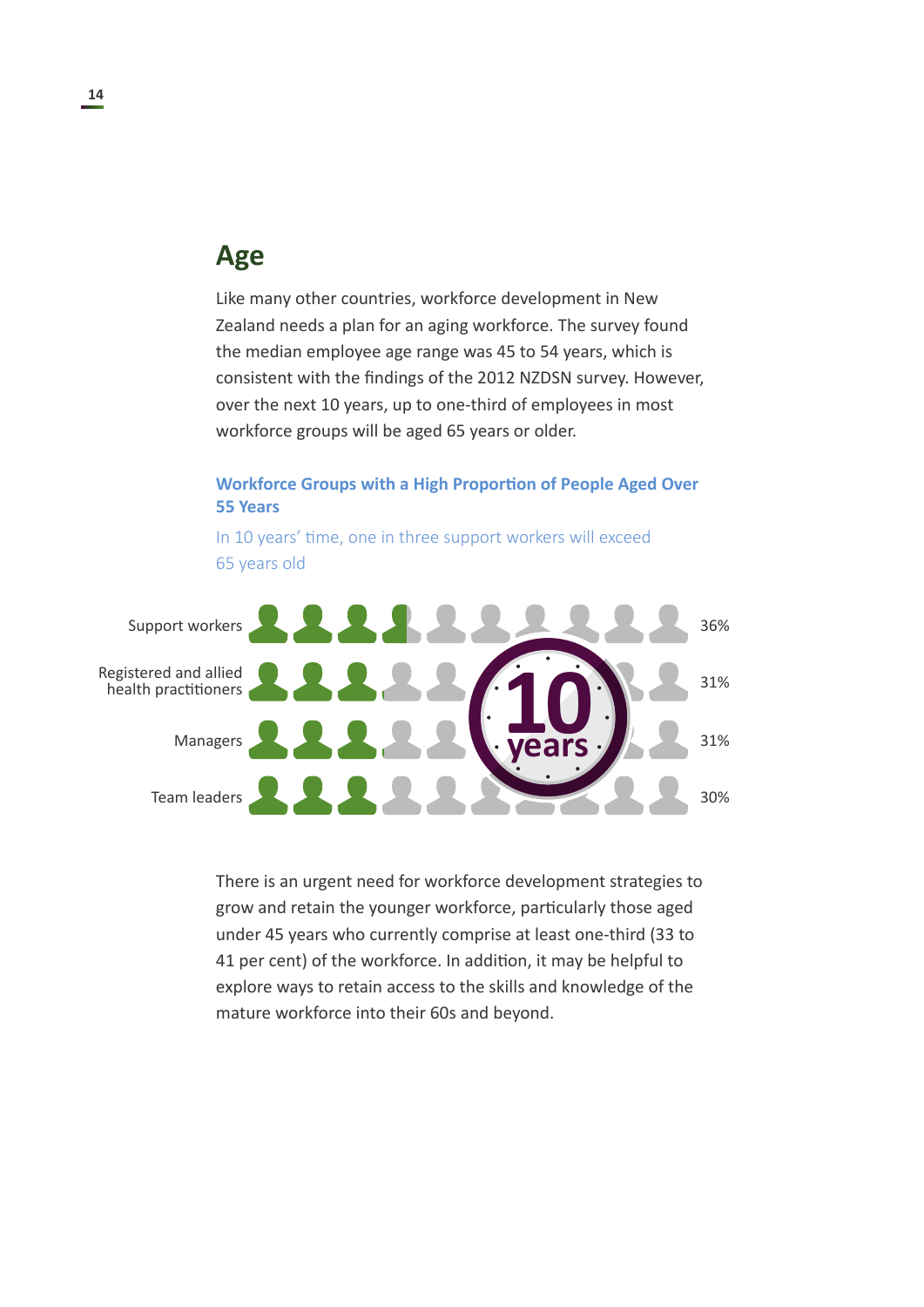### <span id="page-14-0"></span>**Gender**

More than half (56 per cent) of MOH DSS consumers are male (Ministry of Health, 2015). In contrast, women make up 75 per cent of the workforce across direct service delivery staff.

## **Comparison of Workforce Gender Ratios with Consumers**

Male workers comprise one-quarter of the disability support workforce, but more than half of consumers are male



**Workforce gender ratio**

Consumer data source: Ministry of Health, 2015.

These results indicate there is need for future workforce development strategies to encourage more men into disability support roles.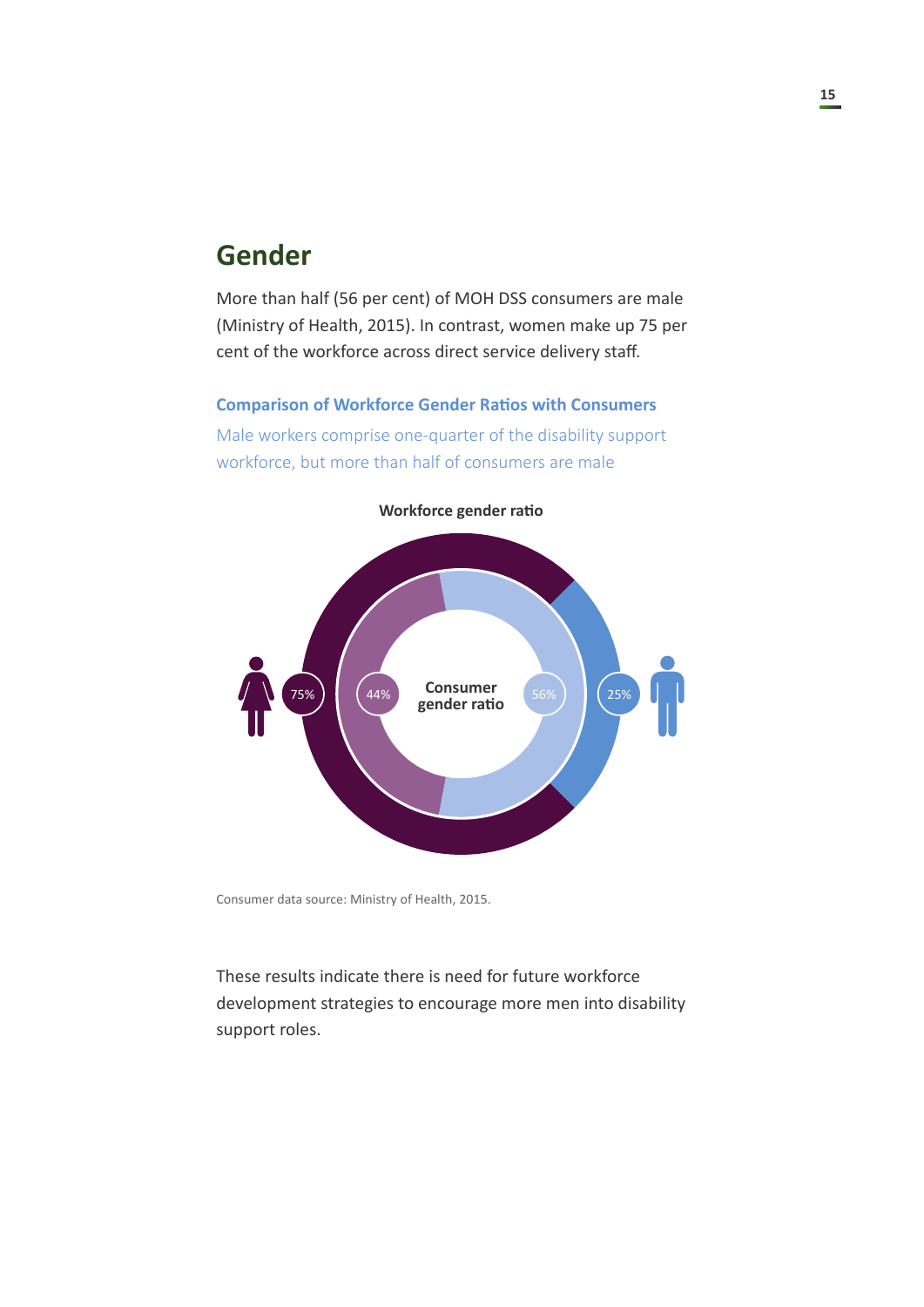### <span id="page-15-0"></span>**Ethnicity**

Improving ethnic diversity in the workforce can help to improve services' cultural responsiveness, as well as providing consumers with the opportunity to work with people of the same ethnic background.

In 2015, Māori and Pasifika representation among support workers had increased to 18 and 11 per cent respectively, up from 14 and 8 per cent in 2012 (NZDSN, 2012). There was no change in Asian representation among support workers (9 per cent) between the two surveys.

Māori, Pasifika and Asian representation among 2015 support workers exceeded that of MOH DSS consumers.

#### **Māori, Pasifika and Asian Consumers Compared to 2015 Support Workers**

Māori, Pasifika and Asian ethnic groups are well represented in 2015 support workers, compared to 2013 consumers



Consumer data source: Ministry of Health, 2015.

However, Māori were represented at less than half the rate of 2013 consumers as registered and allied health professionals, managers, and specialist behaviour support staff.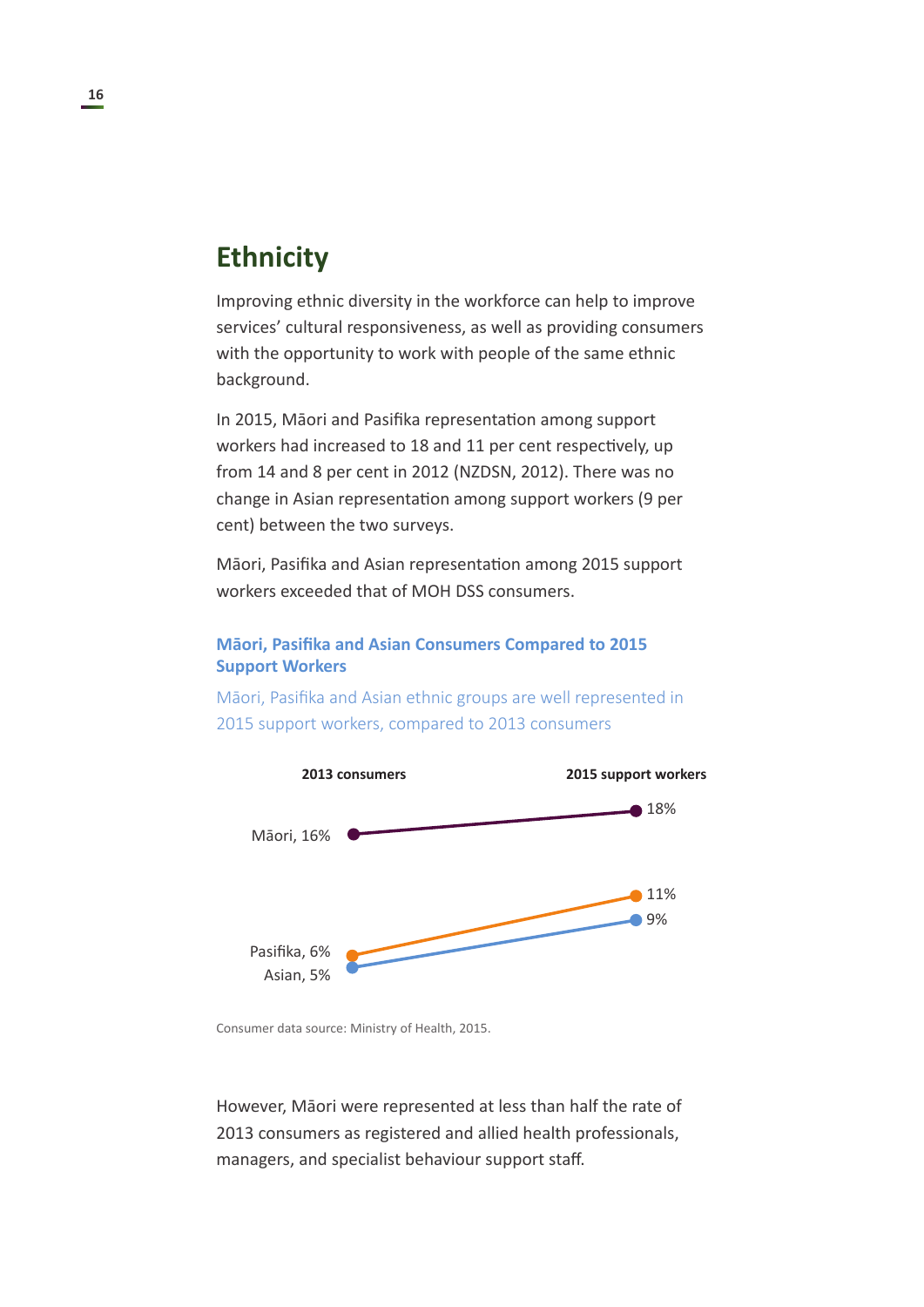

Consumer data source: Ministry of Health, 2015.

Pasifika were under-represented in leadership and registered and allied health roles compared to 2013 consumers.

#### **Pasifika Representation in 2013 Consumers Compared to Selected Workforce Groups**

Pasifika are under-represented in leadership and registered and allied health roles



Consumer data source: Ministry of Health, 2015.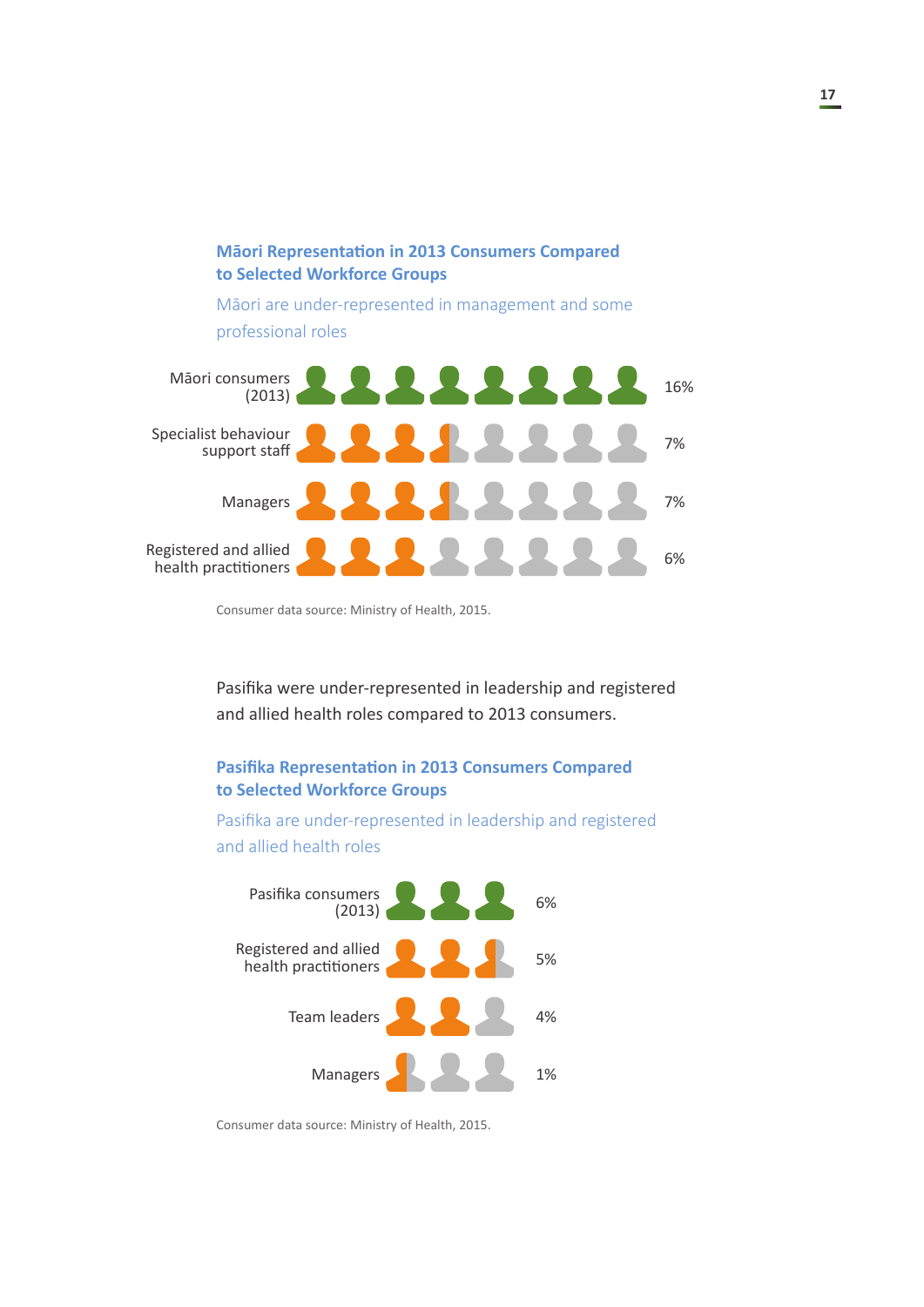<span id="page-17-0"></span>Workforce development strategies are needed to grow Māori and Pasifika leadership, and Asian representation in the disability workforce.

Existing strategies should be continued, like targeting disability workforce development grant funding for leadership education programmes to Māori and Pasifika workers. In addition, these strategies need to be augmented by others to build Māori, Pasifika and Asian participation in all workforce groups.

## **Measuring equal employment opportunities**

The United Nations (2006) *Convention on the Rights of Persons with Disabilities* prioritises equal access to employment opportunities for people who live with disability. In addition, the employment of disabled people in the support workforce provides opportunities for consumers to be supported by people who have similar life experiences.

The 2015 survey found that 7 per cent of employees lived with disability. However, this result may be an under-estimation as the survey question had a low response rate. It is possible that employers are not collecting or able to reliably access this information.

222222222

**7% of Employees Lived with Disability**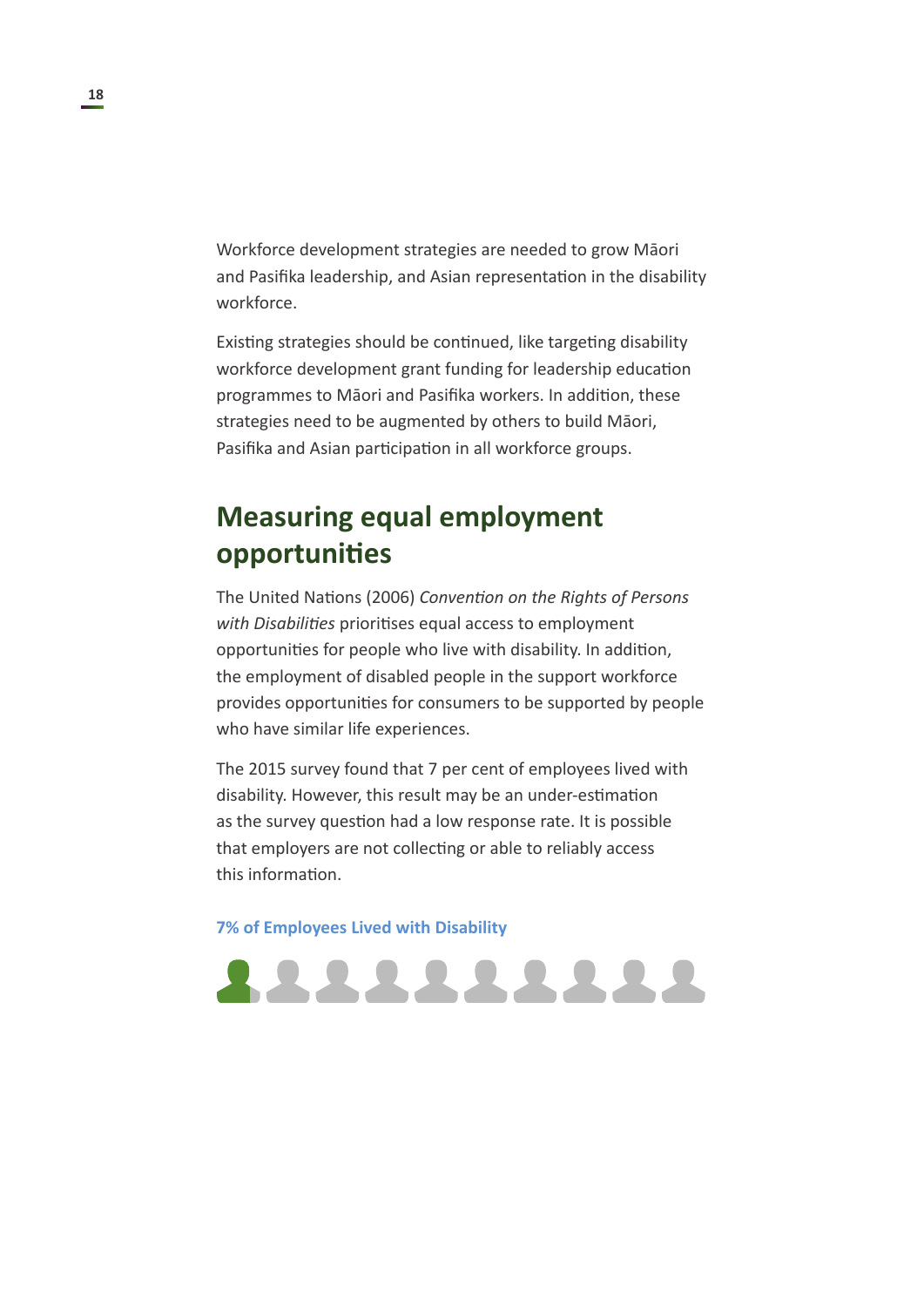<span id="page-18-0"></span>Collecting information about employees who live with disability will enable the disability sector to demonstrate its progress towards providing equal employment opportunities. In the future, organisations might consider how they can better collect and access this information about their employees. Alternatively, this information may be more reliably collected by surveying disability workers directly.

#### **Recommendations**

Workforce development strategies are needed to:

- retain the skills and knowledge of older workers as they near 65 years old
- grow and improve the retention of the younger workforce
- continue to build Māori and Pasifika leadership in the sector
- improve data collection about equal employment opportunities for people living with disability and promote the employment of disabled people in the sector.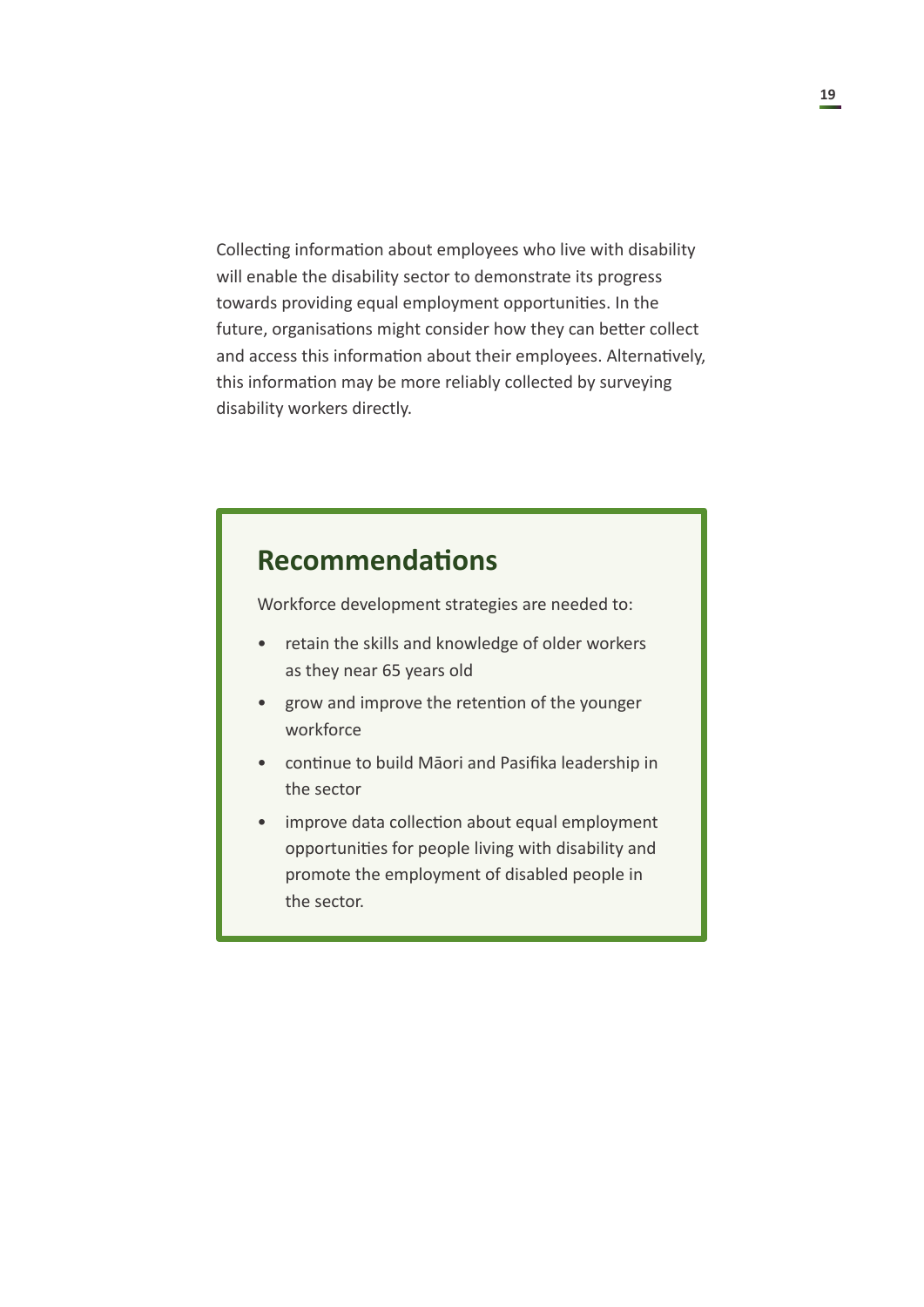## <span id="page-19-0"></span>**Recruitment and retention**

Workforce development strategies are needed to ensure that investment in staff skills and training contributes long-term returns to the disability sector, and to minimise the costs associated with staff turnover.

The *Disability Support Services: Workforce action plan, 2013– 2016* (Ministry of Health, 2013) identified creation of career pathways into specialist programmes as a priority for improving recruitment and retention.

Current information about recruitment, employees' length of service, staff turnover rates, and employees' reasons for leaving will help to identify where workforce development strategies should be targeted.

#### **Recruitment**

Three-quarters of employers reported problems recruiting support workers, and half had problems recruiting to team leader and registered and allied health roles. Feedback indicated the lack of pay parity with other sectors is seen an impediment to employing support workers and professionals.

Perceived recruitment problems may be influenced by a number of factors identified in this survey, such as pay rates and qualifications. More information is needed to clarify the extent of pay parity issues, and to identify suitable strategies to better retain the workforce.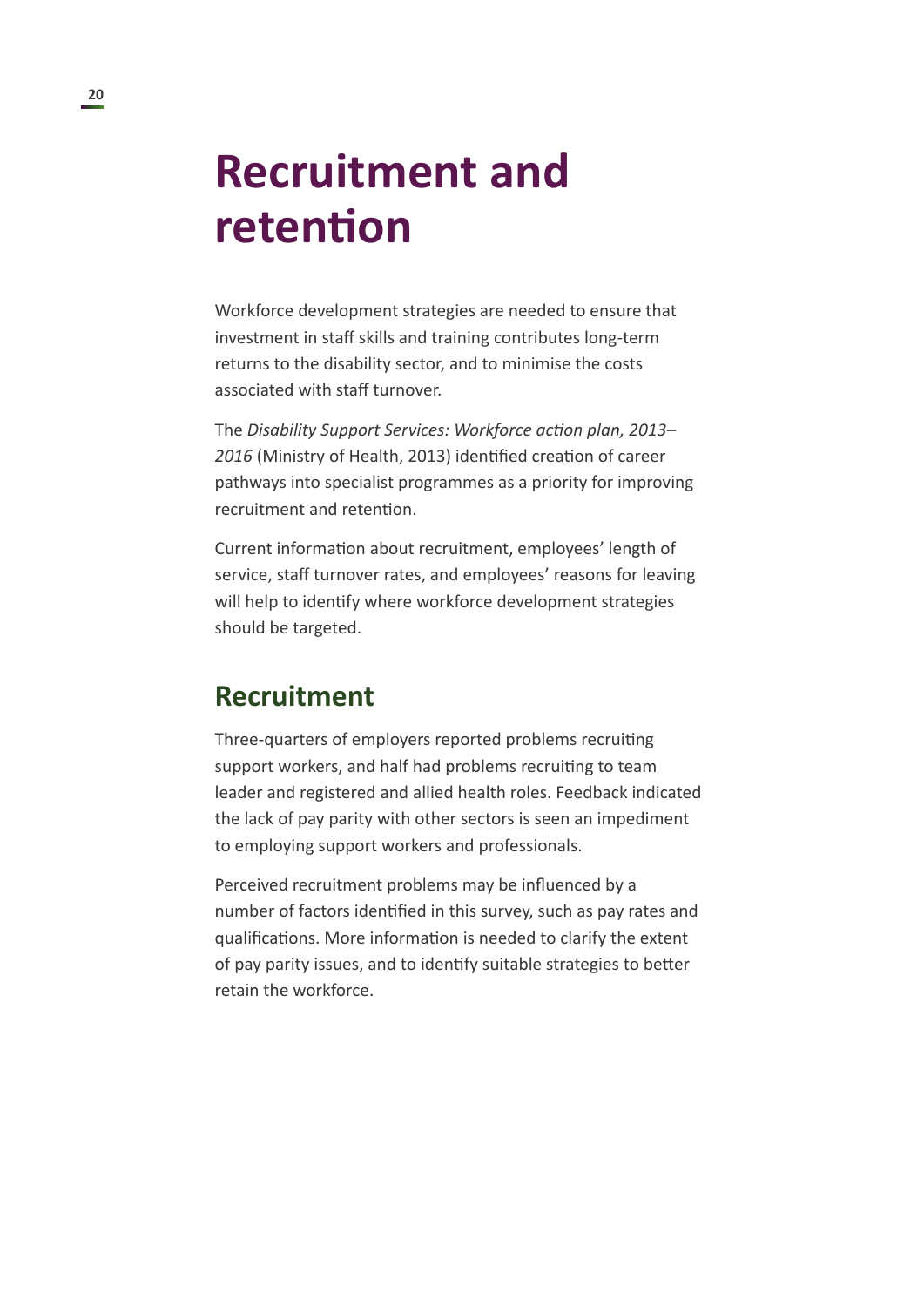## **Length of service**

For support workers, the median range for average length of service was 3 to 5 years in 2015, the same as in 2012 (NZDSN). However, the proportion of people employed for 3 to 5 years had declined, and those employed for less than 1 year had almost doubled.

#### **Change in Support Workers' Length of Service Rates Between 2012 and 2015**



Recently employed support workers have doubled, while those employed for 3 to 5 years have declined

2012 data source: NZDSN, 2012.

These results indicate future workforce development strategies are needed to retain workers who have been employed for less than 3 years. This may include, for example, enhancing or strengthening organisations' induction, training, buddying and recruitment processes to improve retention of recently employed staff members.

The reasons for the relative stability of the workforce employed for longer than 5 years could be explored to help develop targeted strategies to improve retention of other workers.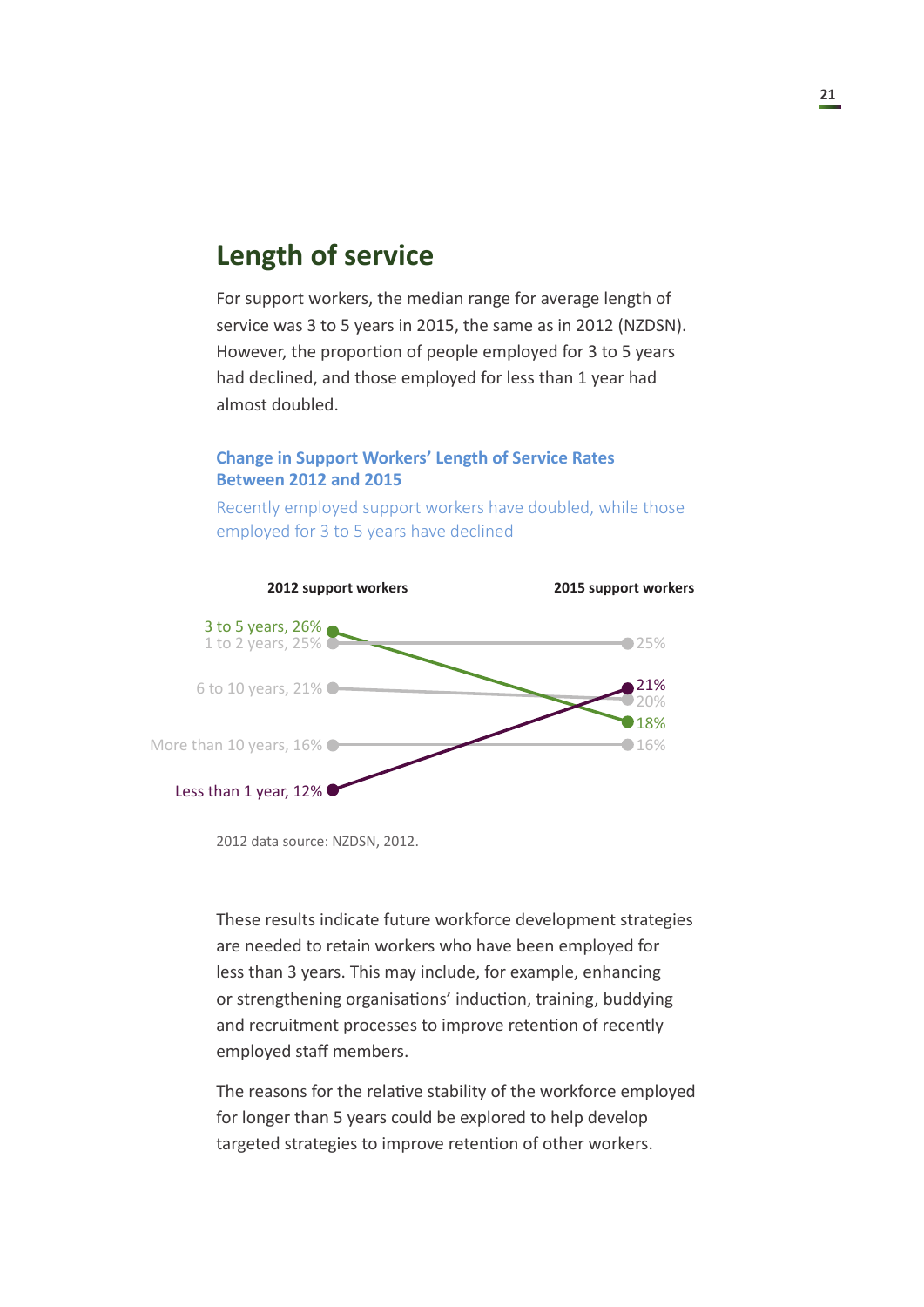#### <span id="page-21-0"></span>**Turnover**

Overall, FTE staff turnover rates for responding organisations was 33 per cent. The highest turnover rates were among support workers, people in personal planning roles, and registered and allied health professionals. These were up to twice the 2015 New Zealand average turnover rate, which was 18 per cent (Lawson Williams Consulting Group Ltd, 2016).

#### **Comparison of Selected Workforce Groups' FTE Turnover Rates with the New Zealand National Average**

Support worker turnover rates were twice the New Zealand average

People in personal

Registered and allied health practitioners

New Zealand average turnover



New Zealand average turnover data source: Lawson Williams Consulting Group Ltd, 2016.

Because more than half of the disability workforce is employed part-time, the staff turnover rate will be higher than the reported FTE turnover rate.

Previous work by the Public Service Association and NZDSN (2012) suggests turnover rates in the disability sector tend to increase with improving economic conditions, as workers are more easily able to access other employment. The turnover rate found in this survey may be attributed in part to this.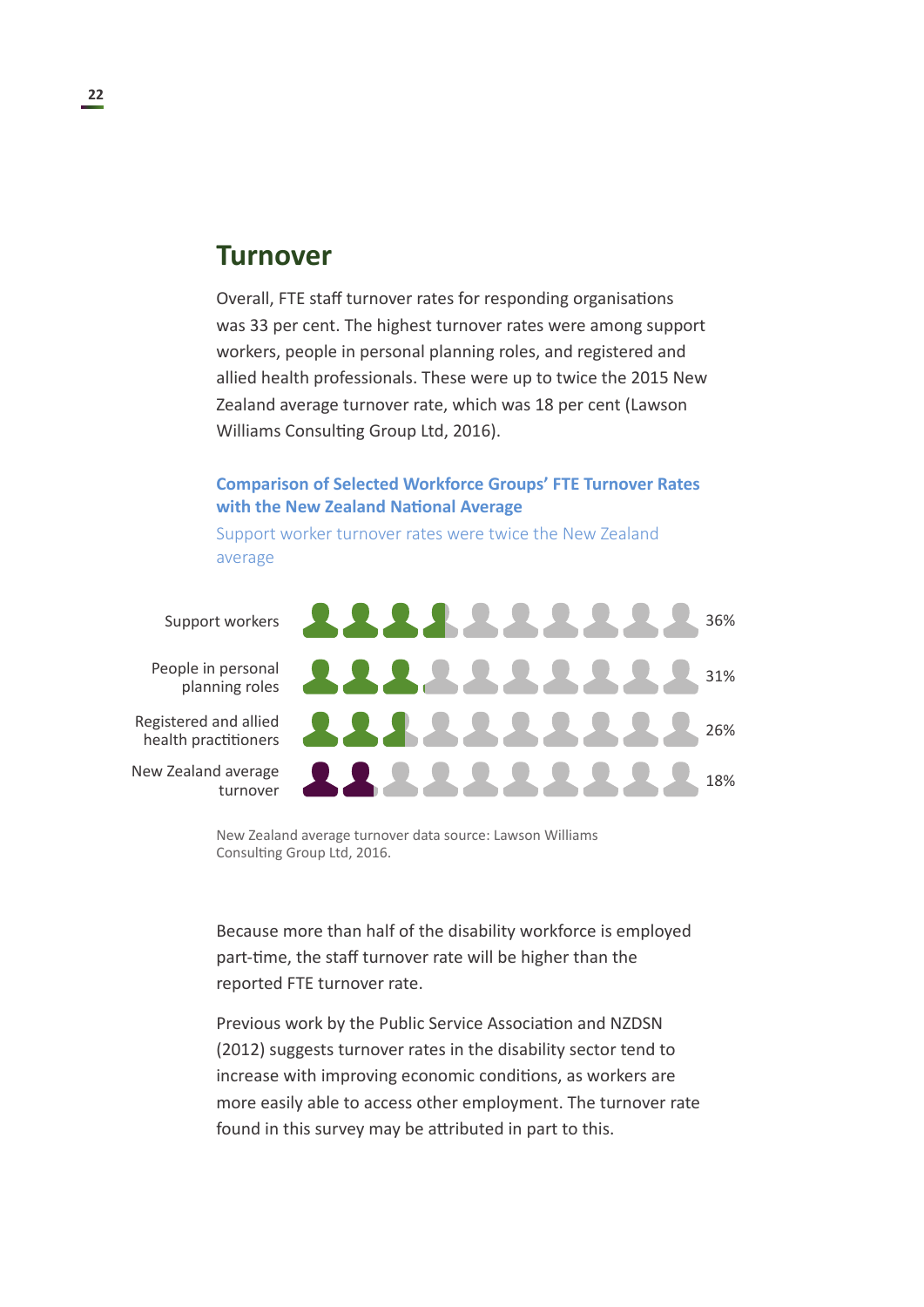<span id="page-22-0"></span>Further research is needed to clearly identify high turnover groups and the reasons for turnover to support the development of targeted retention strategies.

### **Reasons for leaving employment**

Half of employers identified that dismissal was a possible or likely reason for support workers leaving their organisation. However, only 1 in 10 respondents cited health and safety concerns as a possible reason, despite these being highly likely to result in dismissal. These results suggest further research is needed to identify the extent of dismissal as a factor for staff turnover and understand the various reasons for dismissing staff.

Increasing the use of existing workforce tools in recruitment processes and in-house training, such as *Let's get real: Disability* (Te Pou, 2014b) will support the workforce to have the right knowledge, skills and attitudes to undertake disability support work.

### **Recommendations**

To improve recruitment and retention, further research is needed to:

- clarify reasons for recruitment issues
- understand the factors promoting stability in the workforce employed for more than 5 years
- identify high turnover groups within the workforce and the reasons for this turnover
- understand the extent of dismissal as a factor for staff turnover and to unpack the various reasons for dismissing staff.

The tools provided in *Let's get real: Disability*, can help to develop the workforce attitudes and skills appropriate to disability support work.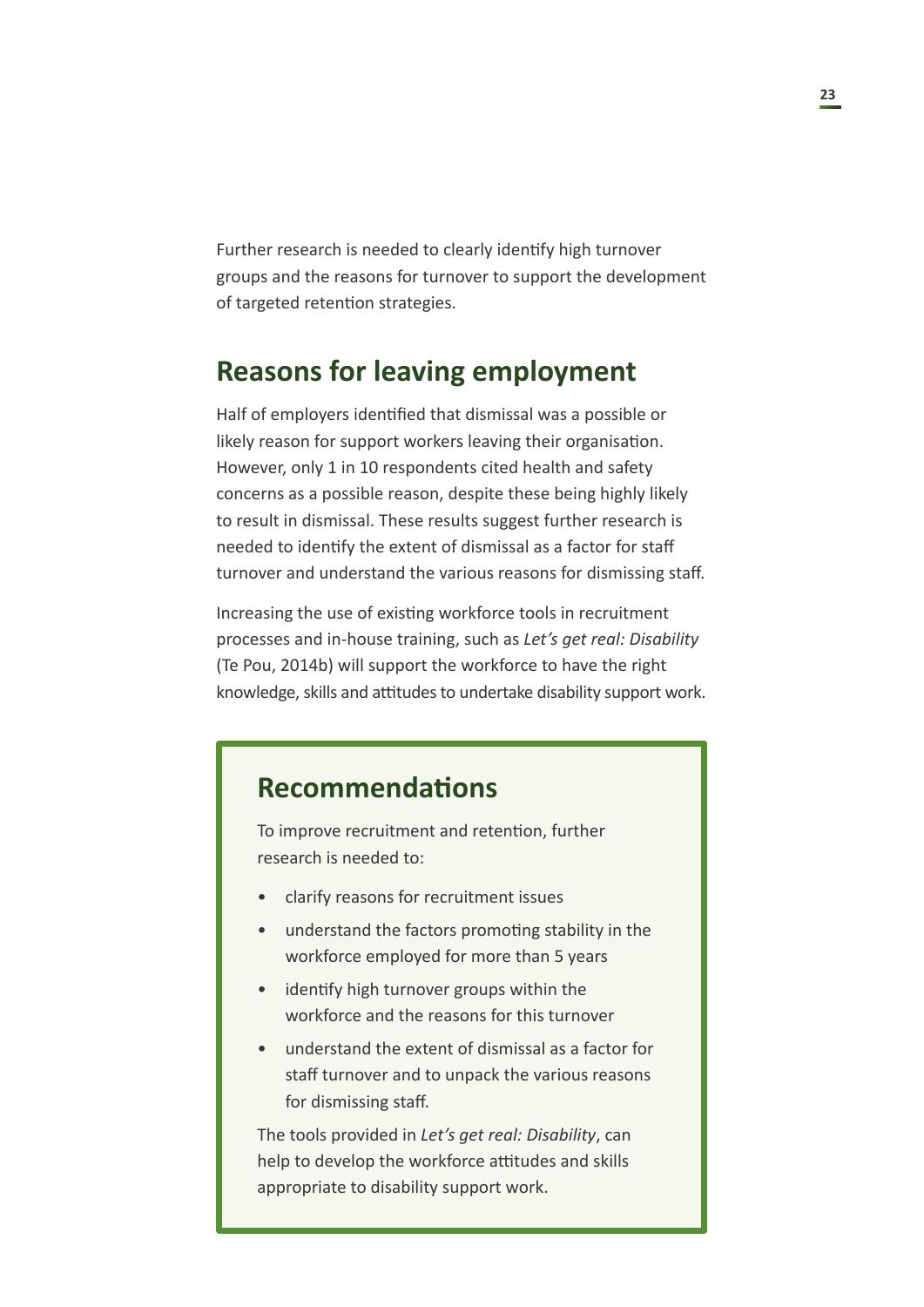## <span id="page-23-0"></span>**Workforce qualifications and skills**

Increasing uptake of health and disability qualifications, improving workforce skills, and developing career pathways to specialist programmes are key priorities of the *Disability Support Services: Workforce action plan, 2013–2016* (Ministry of Health, 2013).

Information about current qualification levels in the workforce will support strategies to increase workforce skills. This, in conjunction with an understanding of skill development needs, will support strategies to increase the workforce knowledge, skills and attitudes needed to deliver quality care to consumers.

#### **Health and disability qualifications**

In 2015, 73 per cent of support workers had some kind of health and disability qualification.<sup>6</sup> This was nearly twice the rate reported in 2012 (42 per cent). In addition, the proportion of support workers for whom level three was the highest qualification had doubled since 2012 (NZDSN, 2012).

<sup>6</sup> Note that the survey question did not ask for information about the workforce with level five certificate or level six diploma qualifications.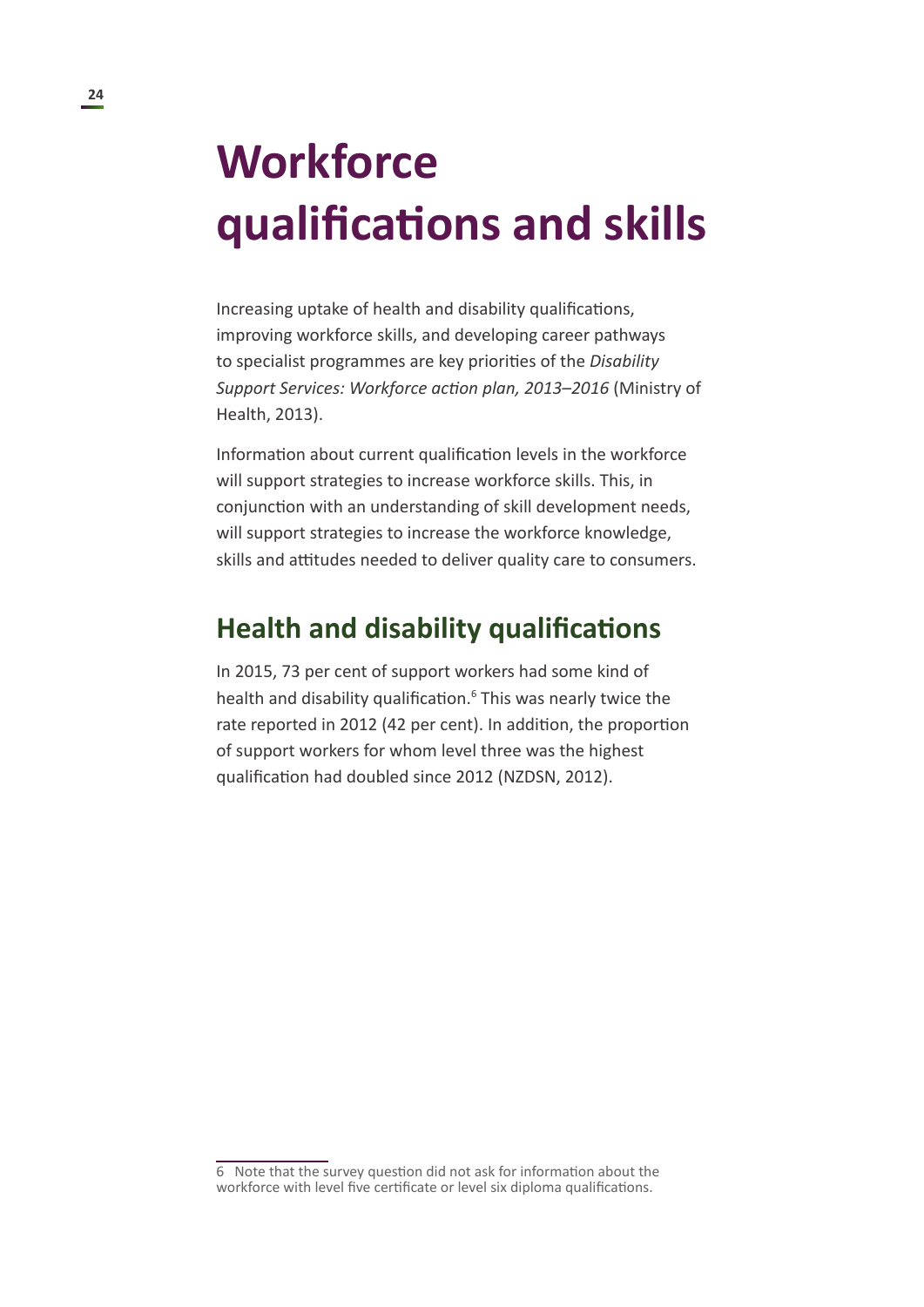#### **Comparison of 2012 and 2015 Support Worker Rates of Health and Disability Qualifications**

Support workers in 2015 were nearly twice as likely to have level three qualifications compared to 2012

#### **2012 support workers**



2012 data source: NZDSN, 2012.

The increase in level three qualifications reflects the shift also seen in disability workforce development grant funding from level two to level three qualifications (Te Pou, 2015).

There has been a small change in the proportion of support workers with level four or higher health and disability qualifications. This may in part be due to survey answer options not including level five and six health and disability qualifications. Reasons for this result could be further explored to identify training needs at level four and above, and to support development of future training programmes.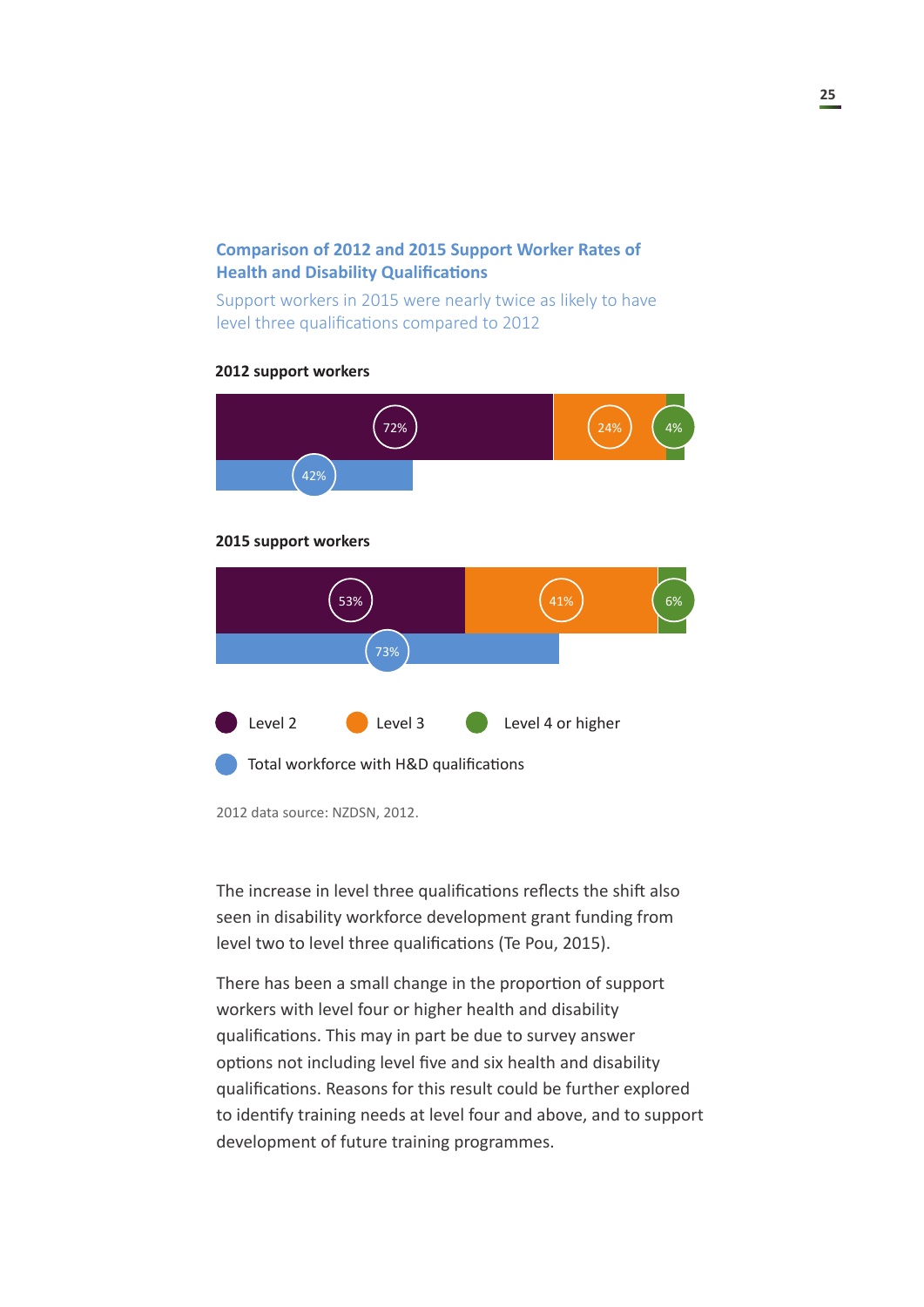<span id="page-25-0"></span>Support workers in small and medium-sized organisations were more likely to have a health and disability qualification compared to very small or large organisations. This finding may indicate that current targeting of workforce development strategies needs to be reviewed. For example, by increasing large organisations' access to grants for formal qualifications for their workforce.

Key areas identified by respondents for future workforce development and training included:

- understanding Māori models of health
- developing cultural competency
- challenging stigma and developing active reflection skills.

Organisations identified additional training needs in relation to:

- providing behaviour support
- working with people who are on the autism spectrum
- working with people who have dual diagnosis<sup>7</sup> or high and complex needs.

These findings underscore the need for expansion of current health and disability qualifications, and for training grant funding to be available for consumer leadership development.

#### **Tertiary qualifications**

There was a very low response to the question about the highest qualifications held by people in the workforce (including all qualifications, and not limited to health and disability qualifications). This suggests the need for better routine collection of this information to inform workforce planning.

The analysis of this question was limited to the two service groups with a high level of response: employment services

<sup>7</sup> Comments about dual diagnosis needs were made in general terms, rather than specifically focused on particular diagnoses.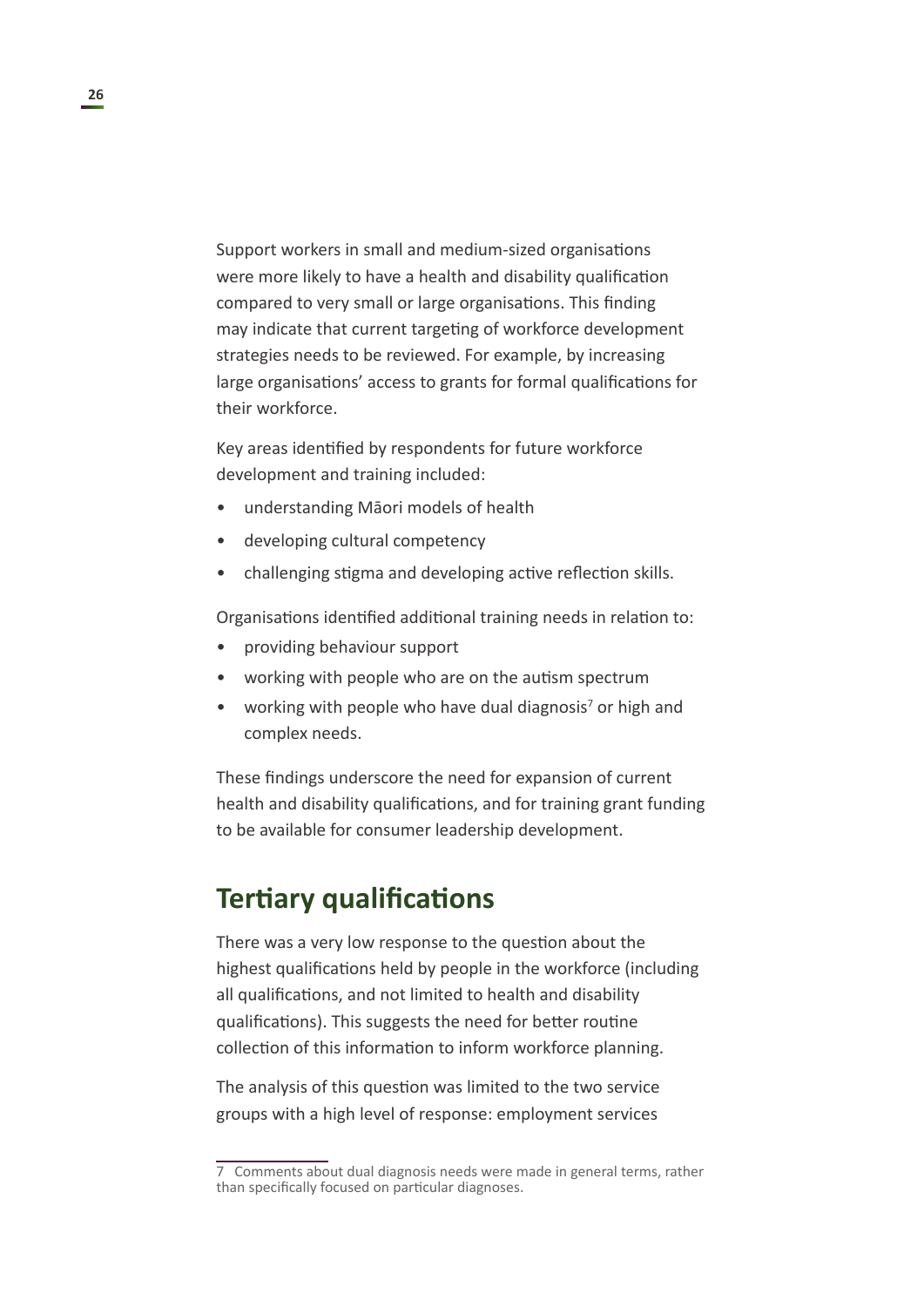(including participation and inclusion) and support services. A greater proportion of support workers in employment services had tertiary qualifications compared to those in support services.

#### **Comparison of Support Worker Tertiary Qualifications by Services Delivered**

Support workers in employment services were more likely to have tertiary qualifications than those in support services

Employment only

Support only



Note: 'Employment' includes employment and participation services.

This finding may indicate there are differences in the activities undertaken by support workers in each of these types of services. Future workforce surveys may need to identify sub-groups of support workers, so that workforce information can separately identify the support workforce from the employment workforce.

Differences in qualification levels across various service types may reflect the diversity of the workforce in NZDSN member organisations. However, the very low response to the question means the full extent of this diversity was not able to be fully explored. This underscores the importance of organisations collecting and keeping up-to-date information about employees' qualifications to better inform workforce planning.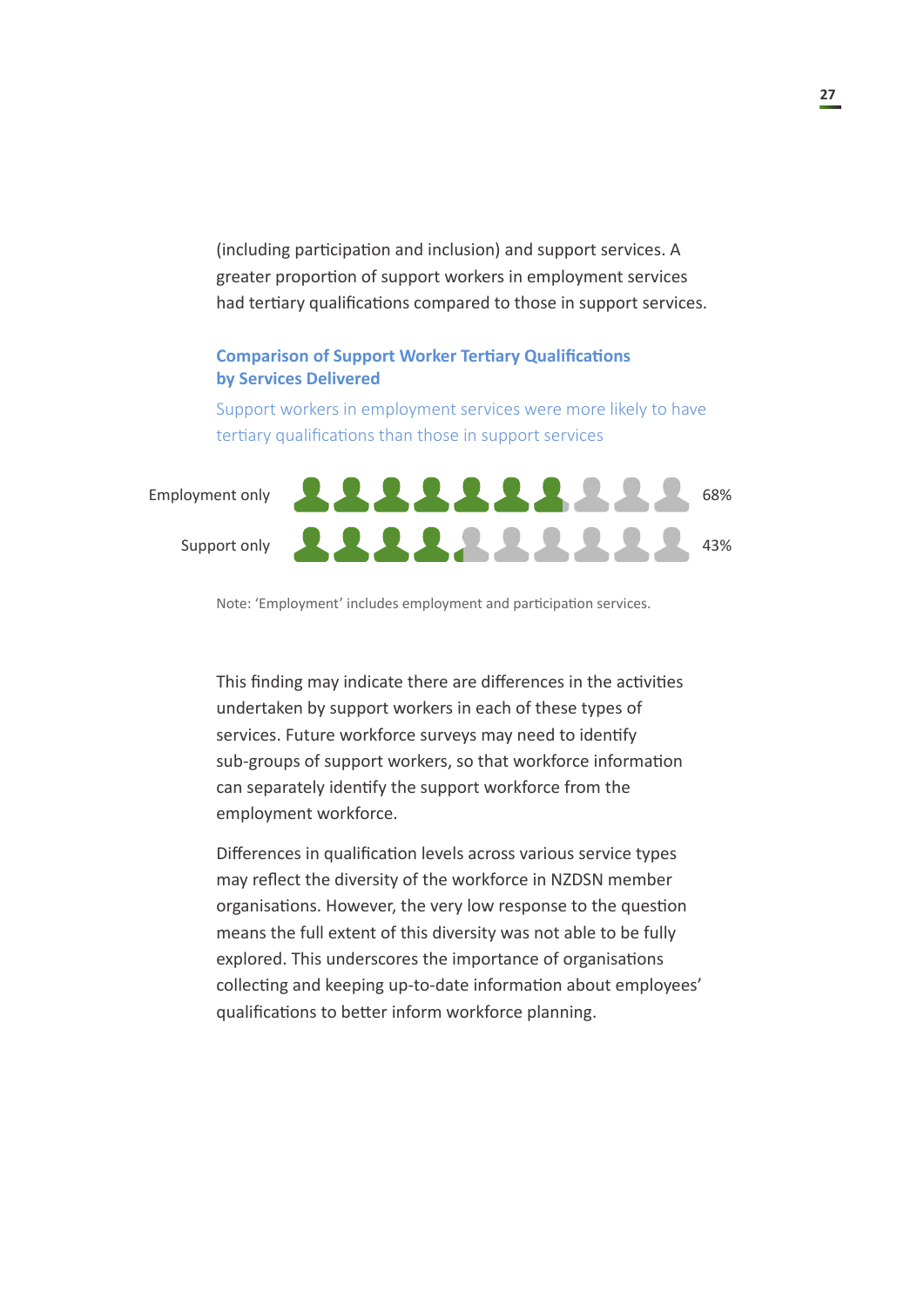## <span id="page-27-0"></span>**Recommendations**

Further research is needed to support increasing workforce skills in specialist areas and creating identifiable career pathways, including:

- identifying support workers' training needs for health and disability qualifications at level four and above
- exploring the reasons underpinning differences in support worker qualifications across services and organisation sizes
- identifying areas for future qualification development, based on an understanding of the knowledge and skills that support workers need and the competencies required
- documenting current disability support career pathways and potential future pathways.

Workforce development strategies are needed to:

- build on current work to increase uptake of level two and level three health and disability qualifications
- set targets for minimum qualification levels among support workers
- design and implement specialist health and disability qualifications to enhance workforce skills and capabilities at level four and above.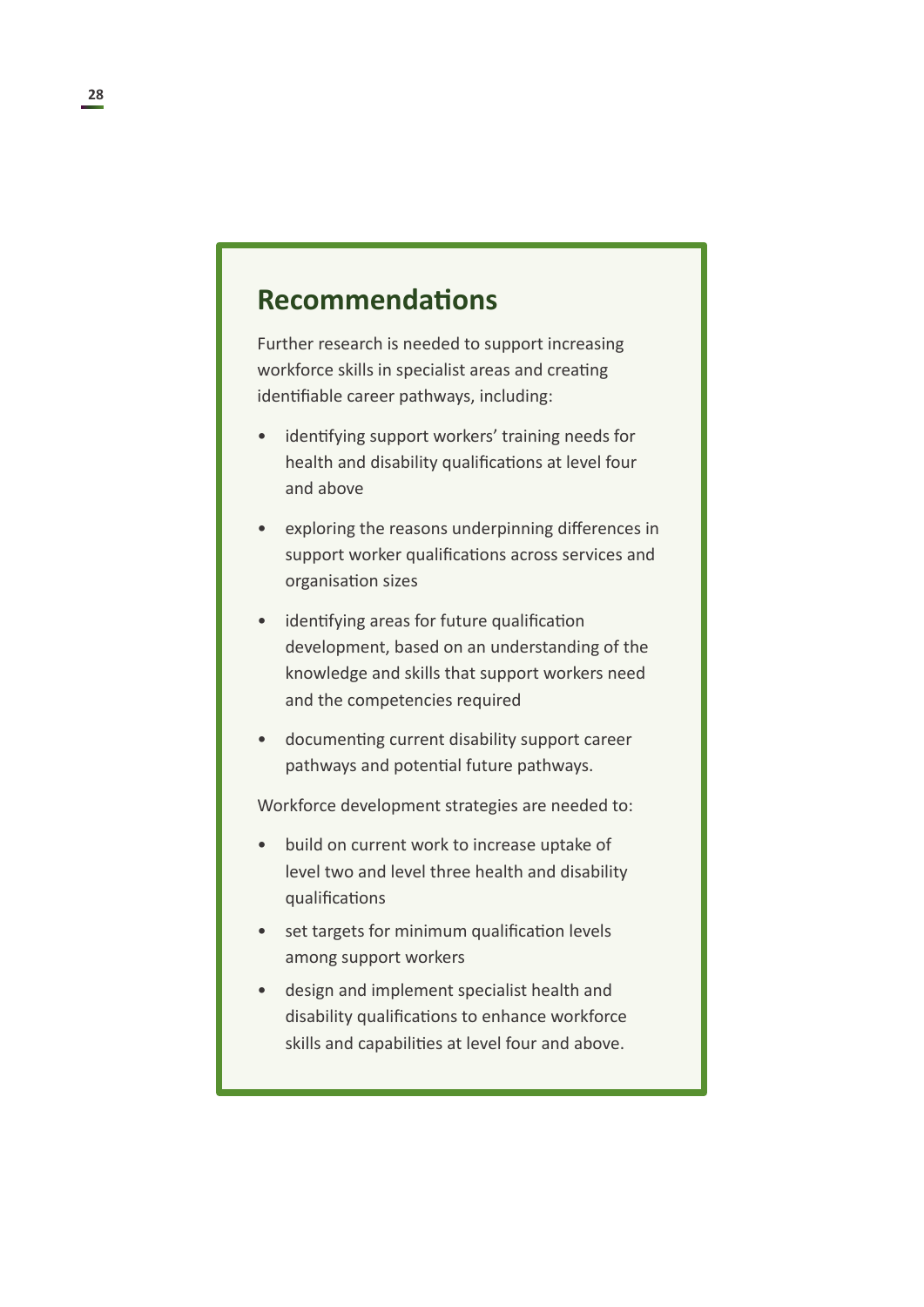# <span id="page-28-0"></span>**Employment conditions**

Addressing long-standing issues with pay and employment conditions is a workforce priority (Ministry of Health, 2013) and the subject of sector advocacy (Public Service Association & NZDSN, 2012; NZDSN, 2015).

The following section provides key information about hours of employment and pay rates reported to the survey.

### **Employment contracts**

Over two-thirds of support workers were employed on a part-time or casual basis (69 per cent), compared to 48 per cent in 2012 (NZDSN, 2012).

**Comparison of 2015 Support Workers' Rates of Part-Time Work with 2012**

Part-time or casual  $-2015$ 

Part-time or casual - 2012

2222222222 69%1111111111 48%

Note: The 2015 survey defined full-time as 37.5 hours per week or more. The 2012 survey did not provide a definition.

In 2015, one-quarter of support workers were employed for less than 10 hours per week, with more than half of those people having no guaranteed minimum hours of work.

Understanding the advantages and disadvantages of part-time and casual employment for recruitment and retention will support future workforce development strategies.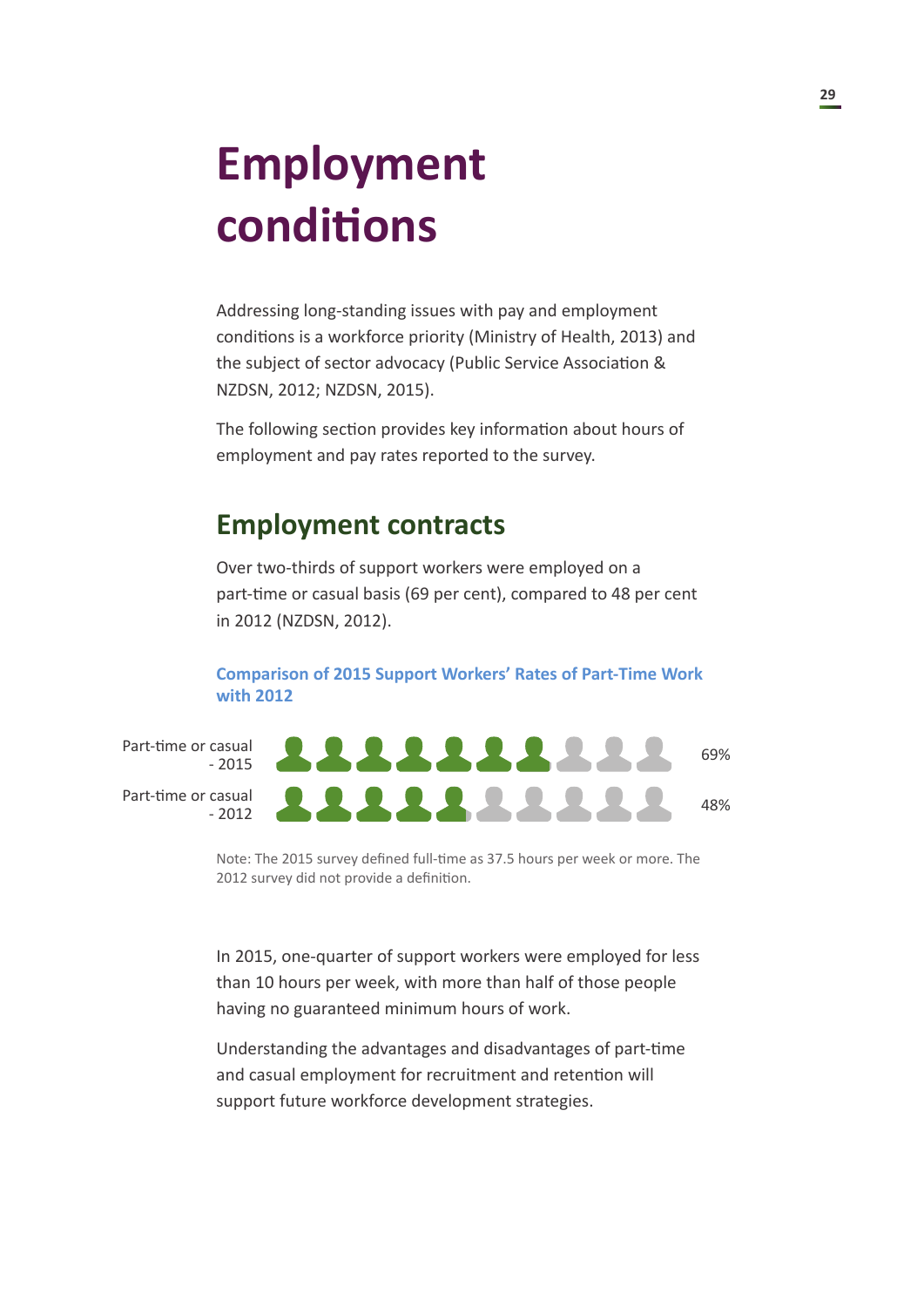#### <span id="page-29-0"></span>**Average hourly rates**

Support workers earned on average \$17.04 per hour, which was 16 per cent higher than the minimum wage (\$14.75)<sup>8</sup> and 41 per cent lower than the New Zealand average hourly rate (\$29.04). Similar roles in district health boards (healthcare assistants and hospital aides) were paid up to 18 per cent more than the average for disability support workers (from \$17.41 to \$20.10 per hour) (New Zealand Nurses Organisation, 2015).

#### **Comparison of Support Workers' Average Hourly Rates with the Average Wage and Selected Other Rates**

Support workers average hourly rate was 59% of the New Zealand average

**Support workers' average hourly rate** District health board healthcare assistants and hospital aides (highest scale) New Zealand average wage

New Zealand minimum wage (2015)



Data sources: Trading Economics, n.d., and New Zealand Nurses Organisation, 2015.

Future workforce surveys will enable progress towards pay equity with other sectors to be measured, as well as identifying factors that support improvement and any unintended consequences of changes.

Employment services paid an average hourly rate to support workers that was 20 per cent higher than the average hourly rate for all services. This potentially reflects the differences in the nature of the work in employment compared to other services and different workforce requirements.

<sup>8</sup> From 1 April 2016, the minimum wage increased to \$15.25 per hour.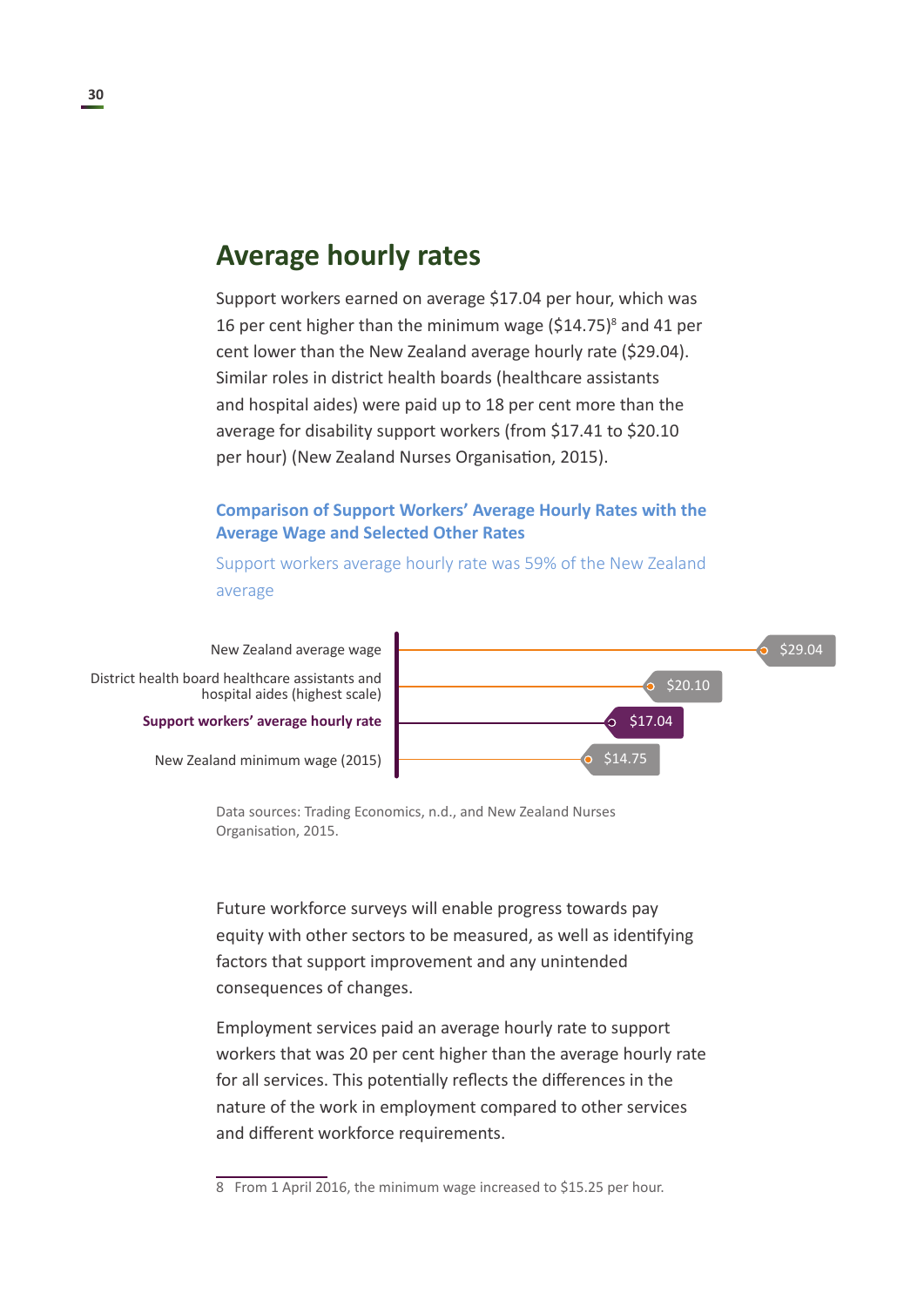## <span id="page-30-0"></span>**Recommendations**

Workforce development to improve employment conditions will be supported by further research to understand the following factors:

- the costs of high turnover, with a view to identifying strategies to transform these costs into an investment in workforce skills and qualifications
- employees' views and needs in relation to employment conditions to support retention strategies, for example, do guaranteed hours of work or working part-time make a difference to retention?

## **Conclusions**

The 2015 NZDSN and Te Pou disability workforce survey results show there has been some progress towards meeting the priorities outlined in the *Disability Support Services: Workforce action plan, 2013–2016* (Ministry of Health, 2013), including:

- improved uptake of health and disability qualifications by support workers, increasing from 42 per cent of the workforce in 2012 to 73 per cent in 2015
- increased ethnic diversity in the workforce, particularly in relation to Māori and Pasifika participation.

The findings also reflect that the long-standing challenges to workforce development remain for direct service delivery staff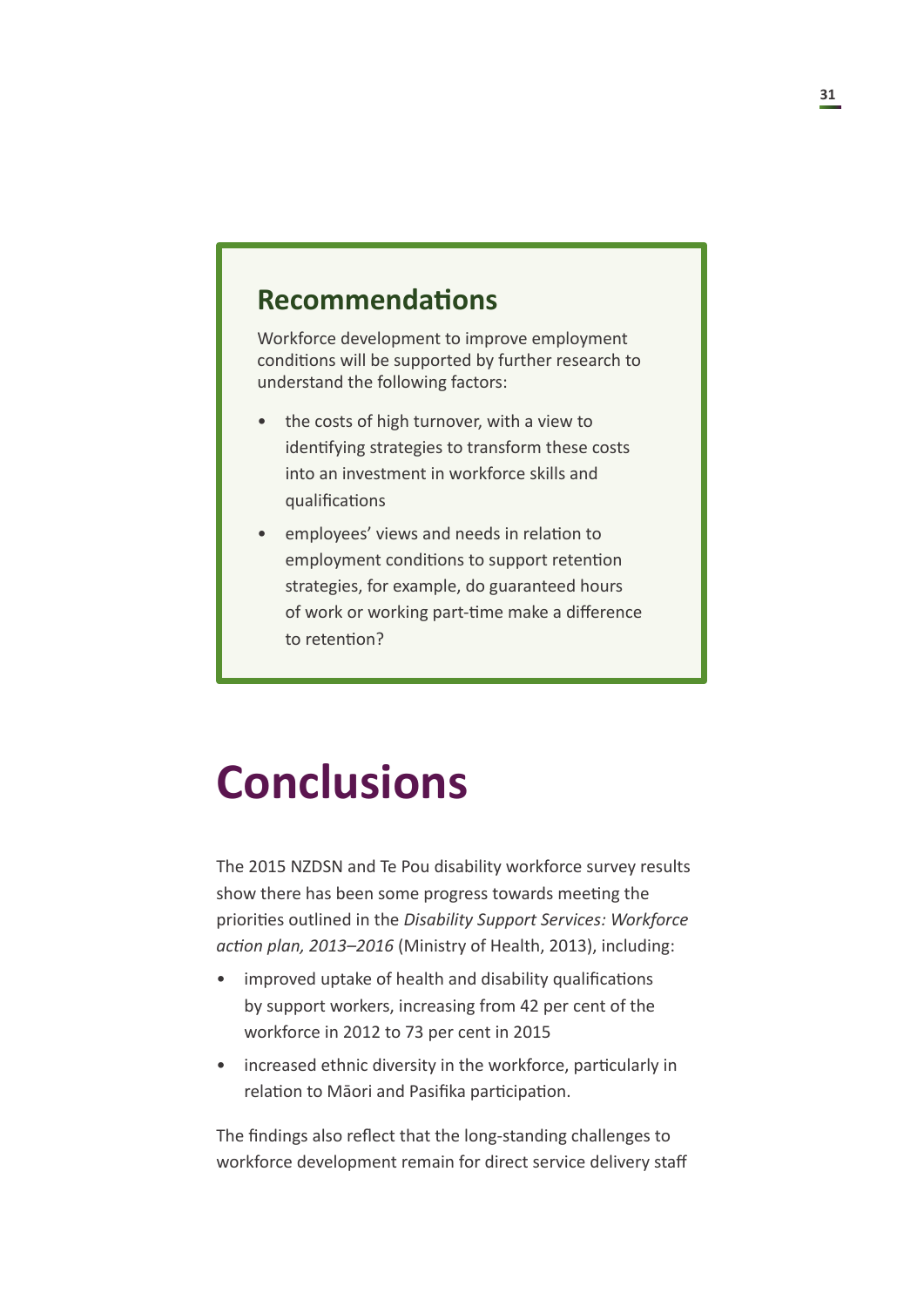in disability support services (Public Service Association and NZDSN, 2012; NZDSN, 2015). In particular:

- an aging workforce, one-third of whom will be aged 65 years or older in 10 years' time
- a predominantly female workforce
- low Māori and Pasifika representation in leadership and some professional roles
- low average hourly rates for support workers and lack of parity with similar roles in district health boards
- high staff turnover.

Access to reliable workforce information is crucial to produce effective workforce development strategies. In relation to this current survey, there were a number of survey items for which the response rate was low, for example workforce ethnicity, highest qualifications, and employees living with disability. This suggests many organisations have difficulties accessing some of their own workforce information.

Improving the capture and reporting of employee information, whether for organisations' own planning purposes or for future workforce surveys, will support building this resource.

The information provided in *The New Zealand disability support workforce: 2015 survey of NZDSN member organisations* (Te Pou & NZDSN, 2016) report will inform discussions about the need for increased sector investment to address challenges with pay and employment conditions, future workforce planning and development strategies.

NZDSN and Te Pou thank the survey participants for their contribution to this survey.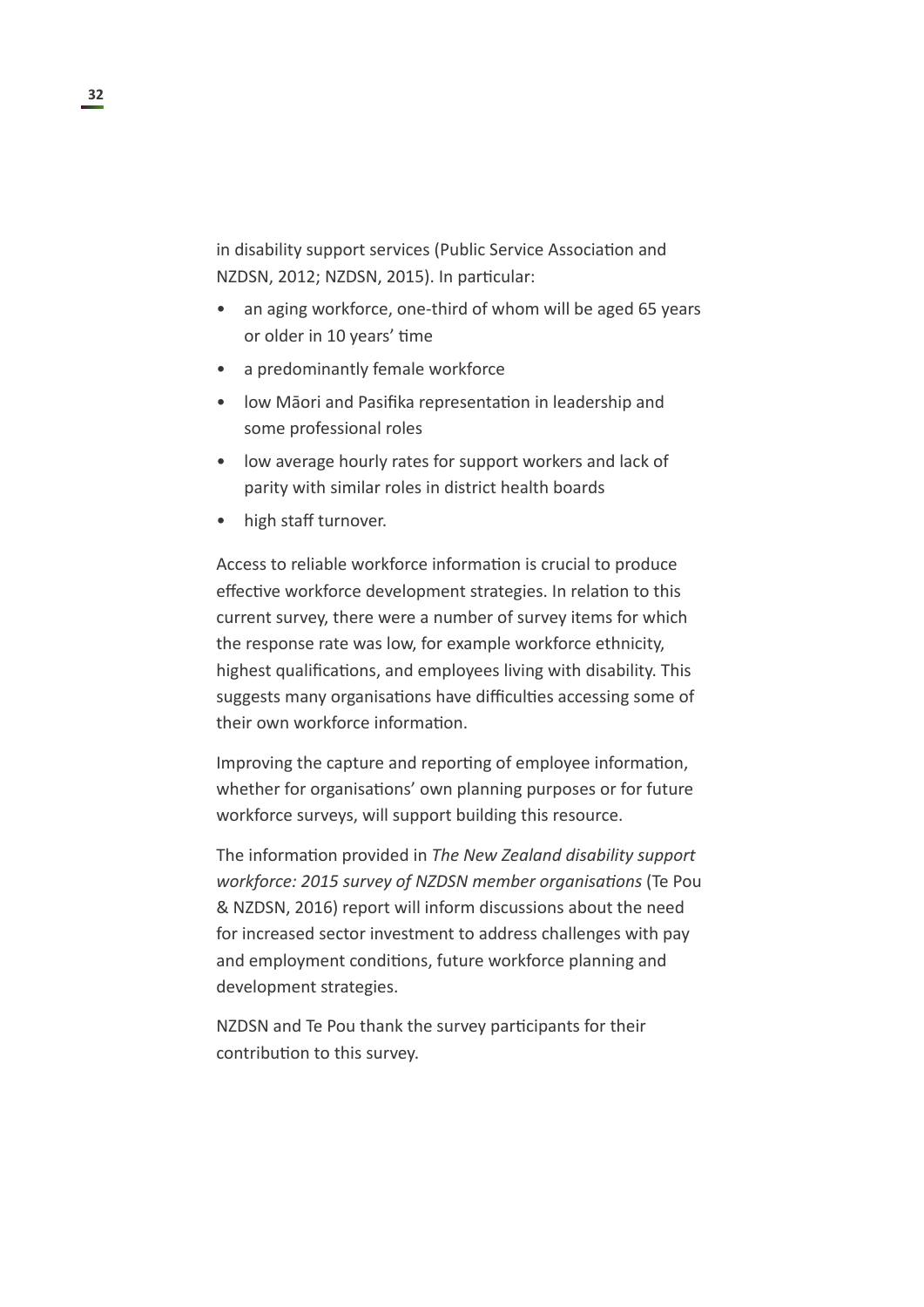## <span id="page-32-0"></span>**Appendix**

Survey participants were asked to categorise their workforce into one of the following groups. The following table describes the various types of roles included in each group. The full survey can be accessed from the NZDSN website: [www.nzdsn.org.nz.](file:///C:\Users\Sarah\Documents\Google%20Drive\Business\Wise%20Management%20Trust\2016%20proofing\New%20Zealand%20Disability%20Support%20Network%20%20report\www.nzdsn.org.nz)

| Workforce group                                  | Description                                                                                                                                                                                                                                                                          |
|--------------------------------------------------|--------------------------------------------------------------------------------------------------------------------------------------------------------------------------------------------------------------------------------------------------------------------------------------|
| Support workers                                  | Direct service roles across all settings (residential,<br>community) with various job titles, such a support<br>worker, job coach, facilitator and caregiver. Support<br>workers also include those with key worker<br>responsibilities who do not manage other staff.               |
| Team leaders                                     | Immediately responsible for supervising support<br>workers. Roles may include some direct service<br>provision as well. Job titles include supervisor,<br>house manager and employment consultant.                                                                                   |
| Managers                                         | Responsible for the supervision and management<br>of one or more teams of support workers, with<br>no direct service provision responsibilities. Job<br>titles include service manager or coordinator,<br>programme or residential manager, vocational or<br>employment coordinator. |
| Registered and<br>allied health<br>practitioners | Includes nurses, occupational therapists,<br>speech language therapists, social workers,<br>physiotherapists and psychologists.                                                                                                                                                      |
| Specialist behaviour<br>support staff            | Specialist roles, as distinct from support workers<br>and their team leaders or managers.                                                                                                                                                                                            |
| People in personal<br>planning roles             | Staff involved in planning with individuals, usually<br>in a role that is independent of service delivery. Job<br>titles include navigator, connector, broker, personal<br>or planning facilitators, needs assessors and<br>service coordinators.                                    |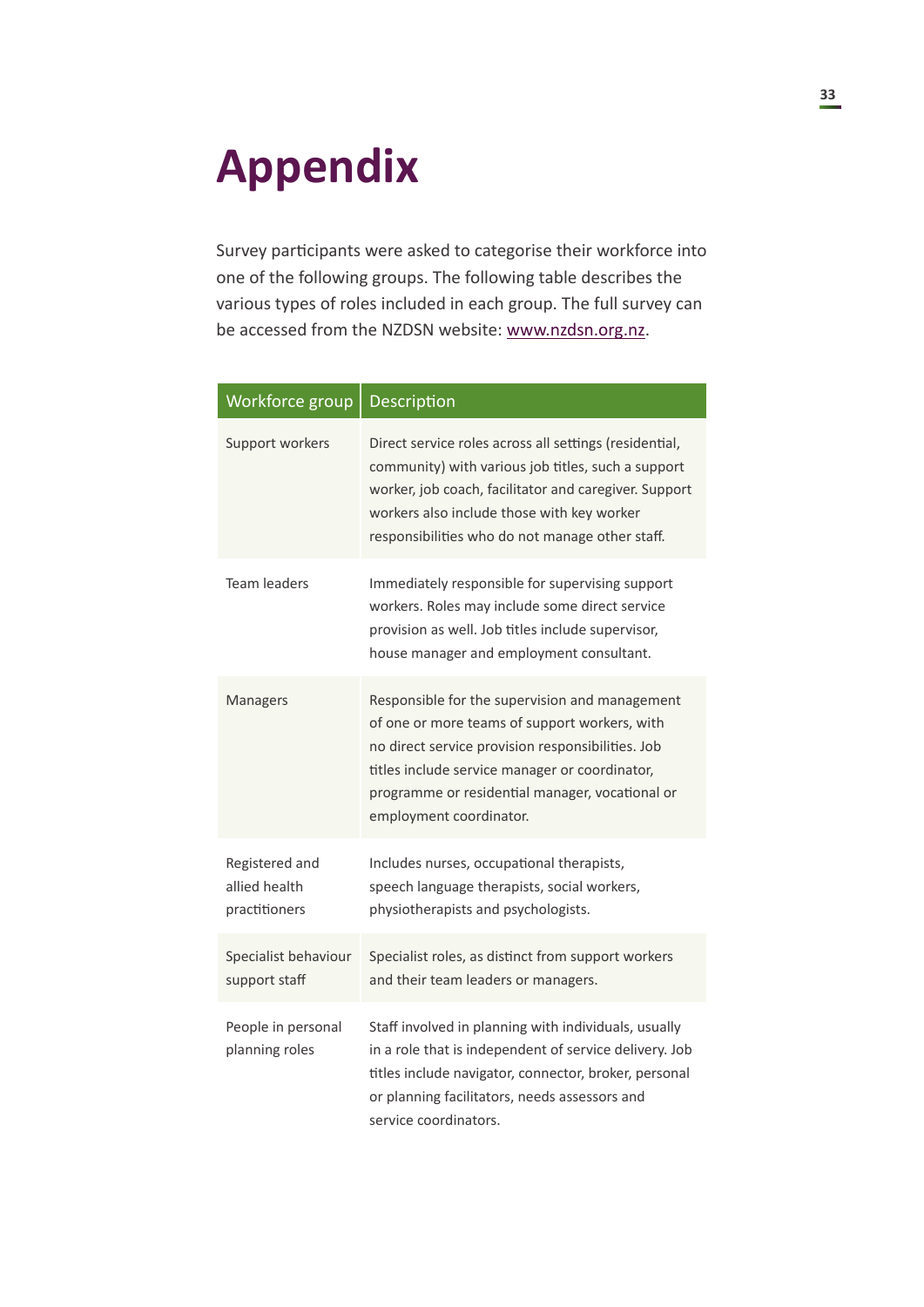Respondents to the survey reported how many people were employed and how many FTE positions were employed and vacant for each workforce group. These are summarised in the following table.

## **People and FTE Positions Reported to the Survey by Workforce Groups**

| Workforce group                               | People<br>employed | <b>Total FTE</b><br>positions<br>(employed<br>plus vacant) | Proportion<br>of total FTE<br>workforce<br>$(\%)$ |
|-----------------------------------------------|--------------------|------------------------------------------------------------|---------------------------------------------------|
| Support workers                               | 14,069             | 9,162.4                                                    | 79.5                                              |
| <b>Team leaders</b>                           | 576                | 559.1                                                      | 4.8                                               |
| Managers                                      | 491                | 479.4                                                      | 4.2                                               |
| Registered and allied<br>health practitioners | 376                | 272.9                                                      | 2.4                                               |
| Specialist behaviour<br>support staff         | 189                | 173.1                                                      | 1.5                                               |
| People in personal<br>planning roles          | 191                | 173.7                                                      | 1.5                                               |
| Administration                                | 455                | 357.9                                                      | 3.1                                               |
| Other                                         | 514                | 351.5                                                      | 3.0                                               |
| Unspecified*                                  | 1,044              | 583.9                                                      |                                                   |
| <b>Total</b>                                  | 17,905             | 12,114.0                                                   | 100.0                                             |

\* The unspecified workforce group relates to one survey that provided information about the total workforce employed, but did not itemise this workforce into groups. This information has been excluded from the calculation of workforce proportions in the last column.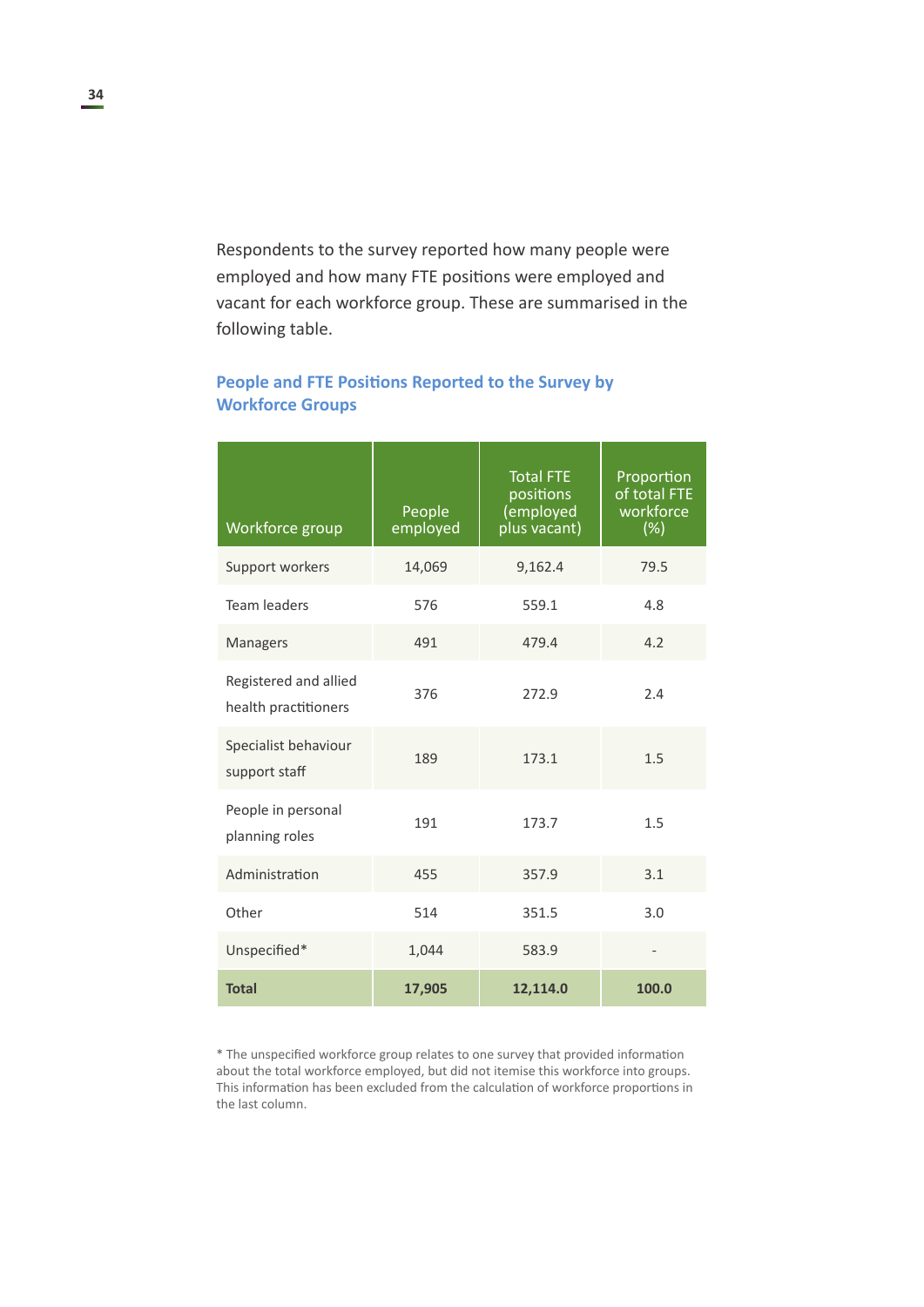## <span id="page-34-0"></span>**References**

- Lawson Williams Consulting Group Ltd. (2016). *The New Zealand staff turnover survey – summary report.* Auckland: Lawson Williams Consulting Group Ltd.
- Ministry of Health. (2013). *Disability Support Services: Workforce action plan, 2013–2016.* Wellington: Ministry of Health.
- Ministry of Health. (2015). *Demographic information on clients using the Ministry of Health's disability support services as at September 2013.* Wellington: Ministry of Health.
- NZDSN (New Zealand Disability Support Network). (2012). *NZDSN disability support provider survey.* Unpublished presentation.
- NZDSN (New Zealand Disability Support Network). (2015). *Investing for innovation and quality: A sector briefing from the New Zealand Disability Support Network (NZDSN).* Wellington: NZDSN.
- New Zealand Nurses Organisation. (2015). *July 2015 MECA Ratification Bulletin.* Retrieved from http://www.nzno.org.nz/dhb/meca\_ratification\_ information#approval%20of%20overtime
- Office for Disability Issues. (2015). *Disability Action Plan 2014–2018: Update 2015*. Retrieved from [http://](http://www.odi.govt.nz/what-we-do/ministerial-committee-on-disability-issues/disability-action-plan/index.html) [www.odi.govt.nz/what-we-do/ministerial-committee](http://www.odi.govt.nz/what-we-do/ministerial-committee-on-disability-issues/disability-action-plan/index.html)[on-disability-issues/disability-action-plan/index.html](http://www.odi.govt.nz/what-we-do/ministerial-committee-on-disability-issues/disability-action-plan/index.html)
- Public Service Association, & NZDSN (New Zealand Disability Support Network). (2012). *Improved funding for disability support services and disability support workers: A report in support of the business case to the New Zealand government December 2012.* Retrieved from [http://www.nzdsn.org.nz/uploads/](http://www.nzdsn.org.nz/uploads/news/DSS_funding_report-December_2012.pdf) [news/DSS\\_funding\\_report-December\\_2012.pdf](http://www.nzdsn.org.nz/uploads/news/DSS_funding_report-December_2012.pdf)
- Statistics New Zealand. (2013). *Disability survey: 2013*. Retrieved from [http://www.stats.govt.nz/browse\\_for\\_](http://www.stats.govt.nz/browse_for_stats/health/disabilities/DisabilitySurvey_HOTP2013.aspx%20) [stats/health/disabilities/DisabilitySurvey\\_HOTP2013.](http://www.stats.govt.nz/browse_for_stats/health/disabilities/DisabilitySurvey_HOTP2013.aspx%20) [aspx](http://www.stats.govt.nz/browse_for_stats/health/disabilities/DisabilitySurvey_HOTP2013.aspx%20)
- Te Pou o te Whakaaro Nui. (2014a). *Getting it right: Workforce planning guide.* Auckland: Te Pou.
- Te Pou o te Whakaaro Nui. (2014b). *Let's get real: Real skills for people working in disability.* Auckland: Te Pou.
- Te Pou o te Whakaaro Nui. (2015). *Supporting a stronger workforce: 2014 disability workforce development grant funding.* Auckland: Te Pou.
- Te Pou o te Whakaaro Nui & NZDSN (New Zealand Disability Support Network). (2016). *The New Zealand disability support workforce: 2015 survey of NZDSN member organisations.* Auckland: Te Pou o te Whakaaro Nui.
- Trading Economics. (n.d.). New Zealand average hourly rates. Retrieved from [https://www.tradingeconomics.](https://www.tradingeconomics.com/new-zealand/wages) [com/new-zealand/wages](https://www.tradingeconomics.com/new-zealand/wages)
- United Nations. (2006). *Convention on the Rights of Persons with Disabilities.* Retrieved from [http://www.](http://www.un.org/disabilities/convention/conventionfull.shtml) [un.org/disabilities/convention/conventionfull.shtml](http://www.un.org/disabilities/convention/conventionfull.shtml)